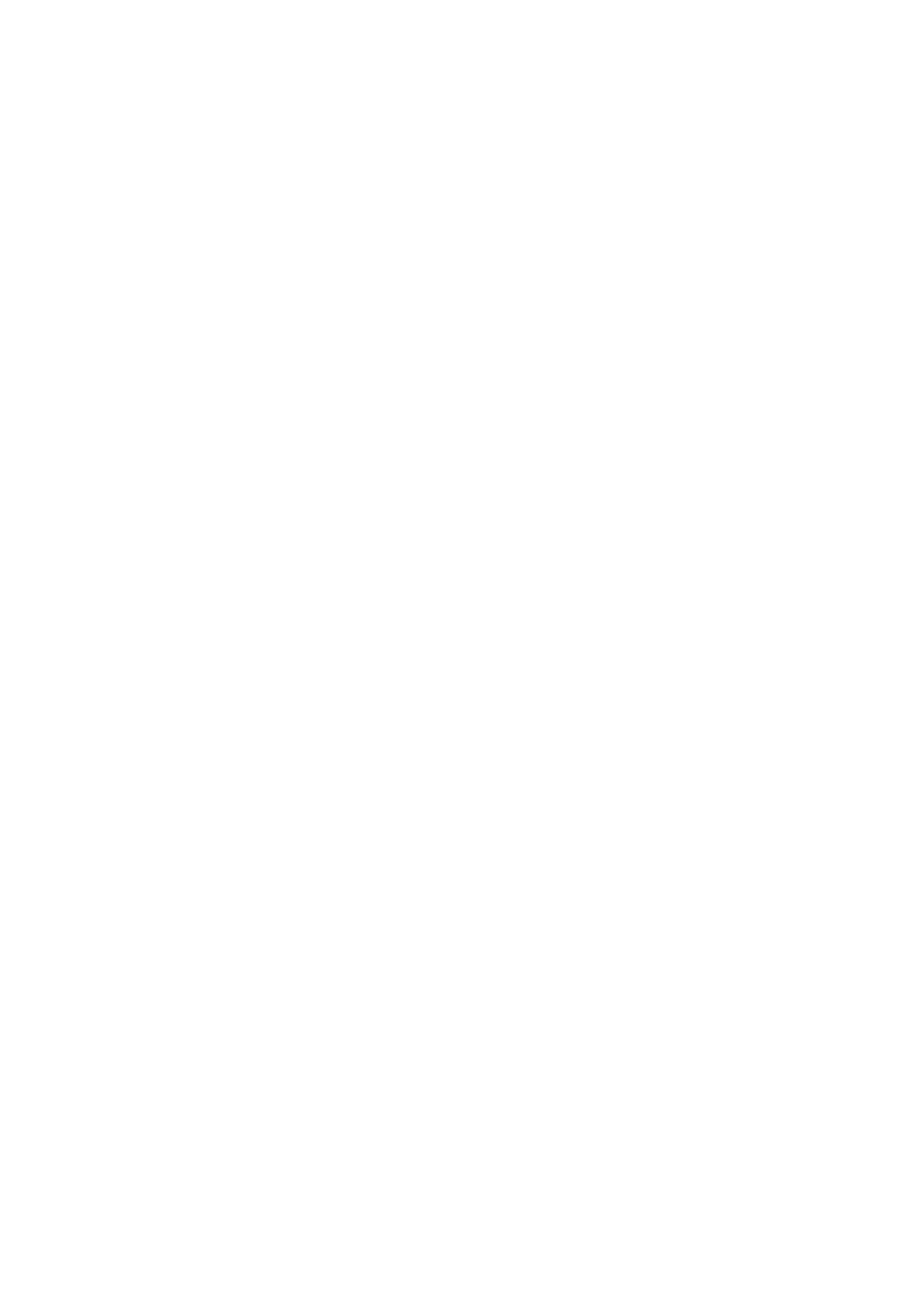## **Foreword**

Natural England commission a range of reports from external contractors to provide evidence and advice to assist us in delivering our duties. The views in this report are those of the authors and do not necessarily represent those of Natural England.

### **Background**

Local Authorities are vital to realising the benefits of the natural environment for their communities. They can lead the debate on management of natural resources, galvanise the private and voluntary sector, find resources and develop local policy.

Local Authorities are also vital partners for Natural England (NE) as it delivers its statutory duties. They can be involved in service delivery, information provision and joint enforcement.

In 2009 Natural England commissioned the Local Government Information Unit (LGiU) to find and analyse examples of environmental best practice amongst Local Authorities. The aim was to use the findings to improve the quality and relevance of its sustainable land use advice to Local Government.

*Natural Leaders* presents the information from this research and looks at the lead role councils can play in promoting their natural environment. It brings together their ideas and experiences as they activate the private and voluntary sector, acquire resources and develop a local vision to deliver positive outcomes for both people and wildlife.

The actions suggested within the report also challenge local authorities to think differently about these issues and identify how best they can be addressed.

The research points to four areas where the council's leadership can have the biggest impact:

- partnership;
- long term vision:
- community engagement; and
- investment in natural capital.

Natural England will use the findings from this research to:

- Share good practice as part of our advice to Local Government.
- Promote good environmental leadership that puts the natural environment at the heart of local decision making.
- Encourage routine and systematic collection of environmental leadership best practice from Local Government.

**Natural England Project Manager** - Mike L Smith, Victoria House, London Square, Cross Lanes, Guildford, Surrey, GU1 1UJ **[Mike.L.Smith@naturalengland.org.uk](mailto:Mike.L.Smith@naturalengland.org.uk)**

**Contractor** - Joyce Lee, Local Government Information Unit, 22 Upper Woburn Place, London, WC1H 0TB

**Keywords** - Environmental Leadership, Green Infrastructure, Ecosystem Services, Local Authorities

#### **Further information**

This report can be downloaded from the Natural England website: **[www.naturalengland.org.uk](http://www.naturalengland.org.uk/)**. For information on Natural England publications contact the Natural England Enquiry Service on 0845 600 3078 or e-mail **[enquiries@naturalengland.org.uk](mailto:enquiries@naturalengland.org.uk)**.

You may reproduce as many individual copies of this report as you like, provided such copies stipulate that copyright remains with Natural England, 1 East Parade, Sheffield, S1 2ET

> ISSN 2040-5545 **© Natural England 2010**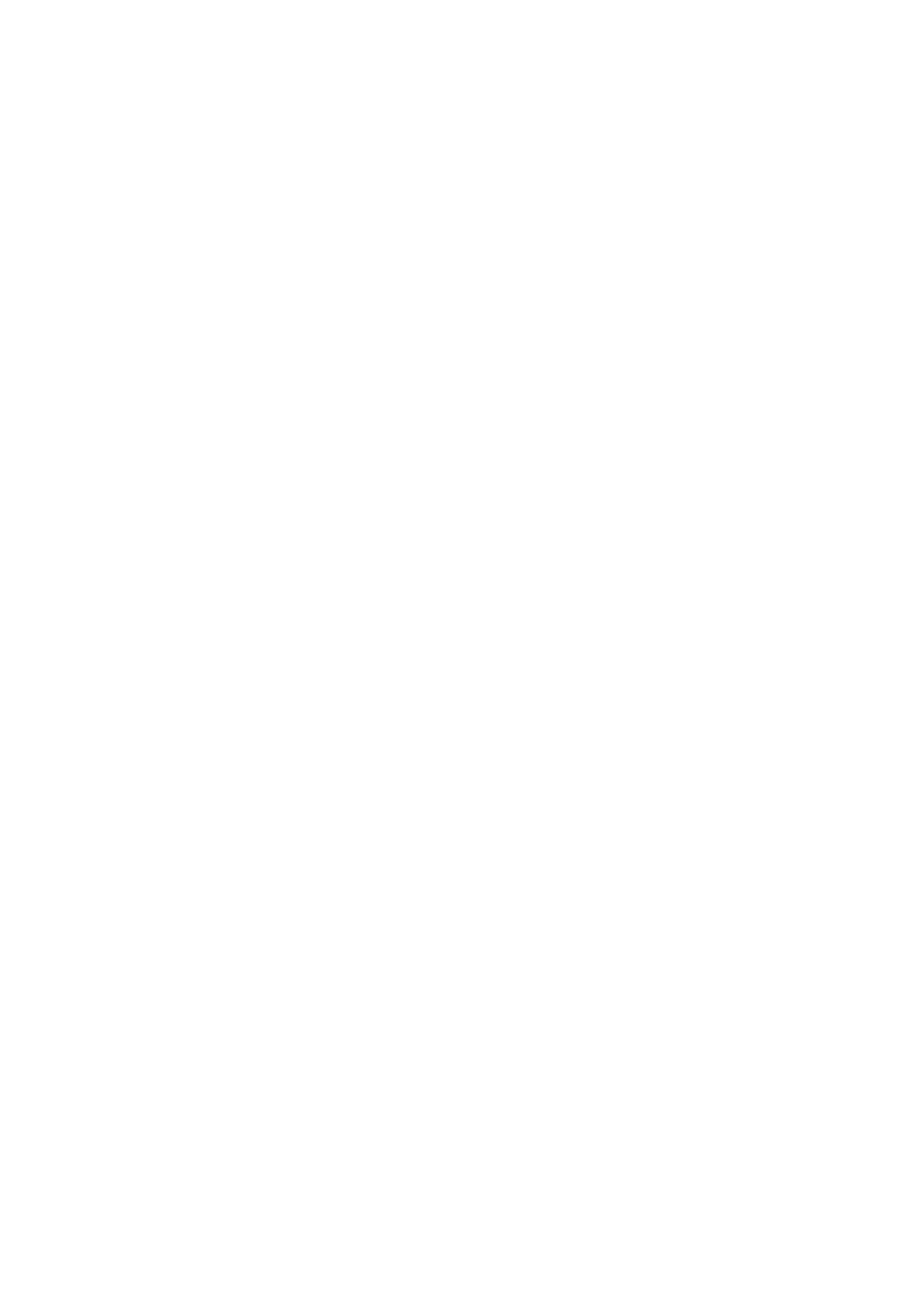

# **NATURAL LEADERS ACTIONS FOR LOCAL ENVIRONMENTAL LEADERSHIP**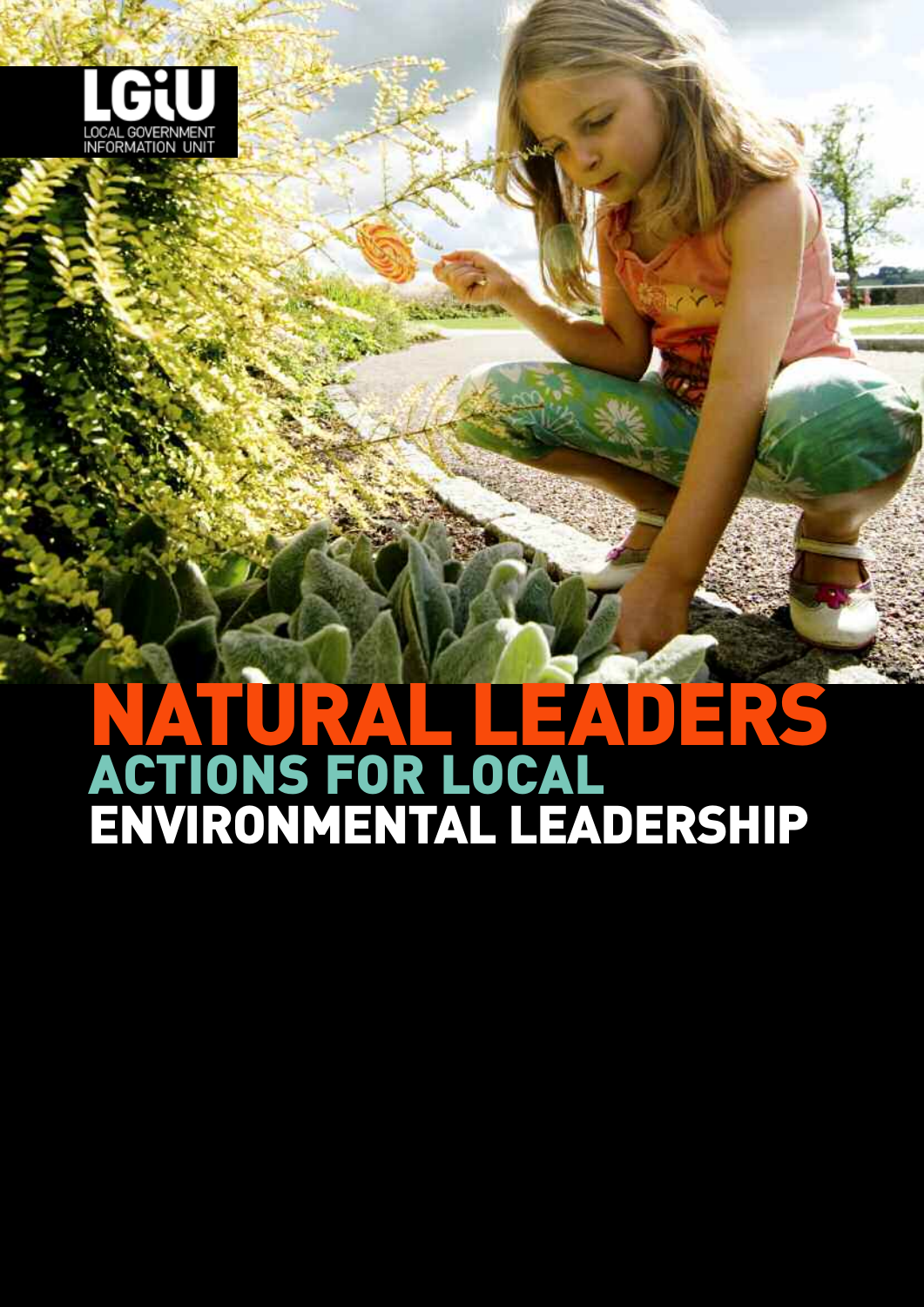## **CONTENTS**

| <b>Introduction</b>                      | 1  |
|------------------------------------------|----|
| The natural challenge ahead              | 3  |
| <b>Natural leadership</b>                | 5  |
| <b>Natural partners</b>                  | 8  |
| <b>Natural vision</b>                    | 11 |
| <b>Natural communities</b>               | 15 |
| <b>Natural capital</b>                   | 18 |
| <b>References</b>                        | 21 |
| <b>Appendix 1: research participants</b> | 22 |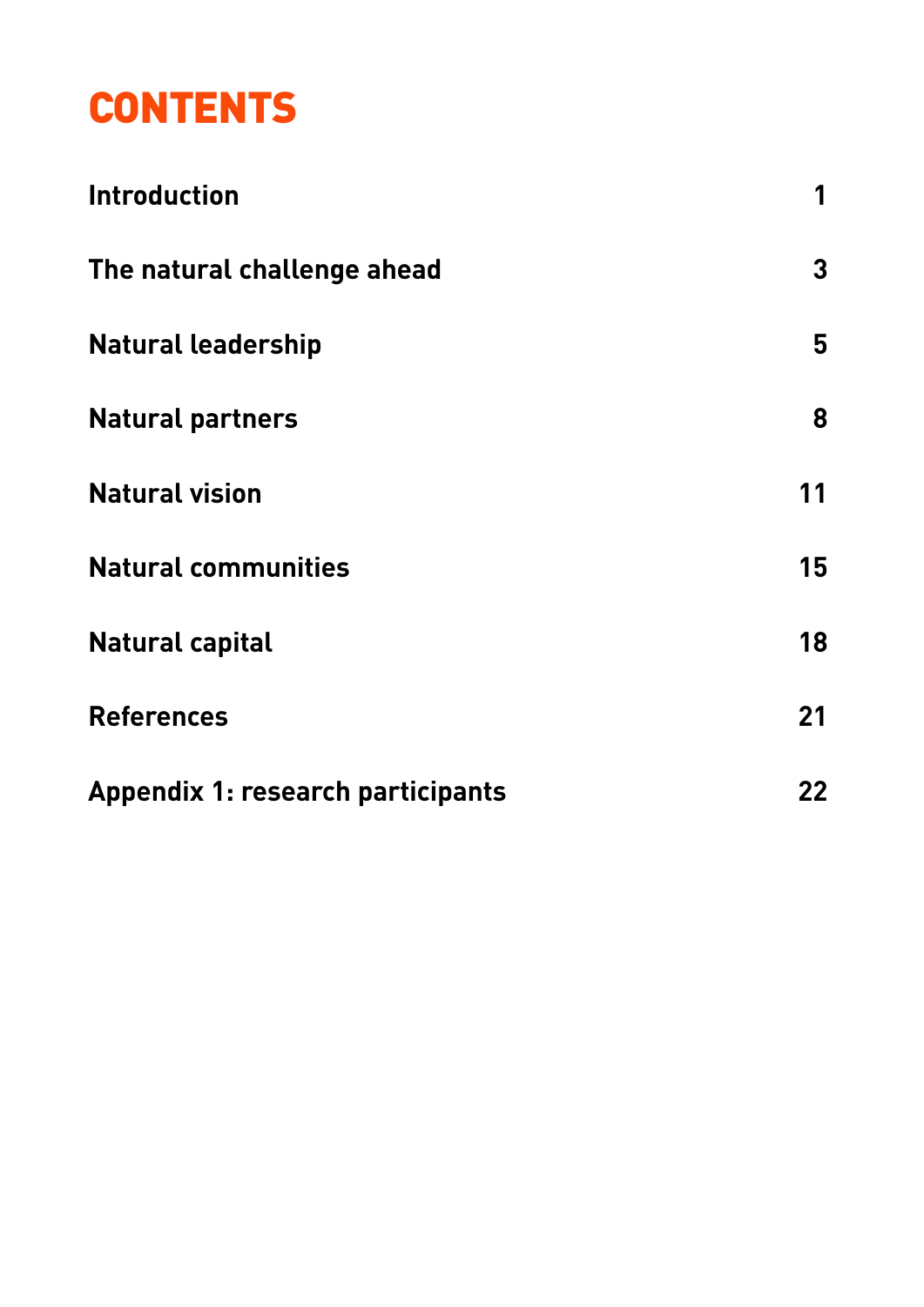

## **INTRODUCTION**

Now, more than ever, local leaders need to be well equipped to provide a secure future for their communities. The challenges are stark for chief executives and local politicians. Public spending cuts need to be made in the most effective way possible. Local economies need to be rebuilt, while at the same time making sure challenges like climate change, health inequalities and biodiversity loss do not persist.

The natural environment is a cost effective means to meet a range of these economic, social and environmental outcomes. But it needs local leaders to recognise its worth and translate this into action. Research in Scotland of the European network of protected areas (Natura 2000) showed the public benefits were more that three times greater than the management costs (TEEB, 2009). Yet in a survey of local authorities in England 40 per cent of respondents were concerned that they would have less funding for the natural environment in 2011 (LGiU, 2010).

This could be a missed opportunity. Whether it is a small patch of park in a busy urban centre or an expansive rural upland, to deliver a better quality of life for communities, local leaders must capitalise on the often hidden value of a healthy natural environment, including:

- **Con the economy:** in North West England alone the environmental economy supports a wide and diverse range of jobs and businesses — worth up to £2.6bn GVA and providing 109,000 jobs (4NW, 2009).
- **On health:** living close to high quality accessible natural environment can lengthen life irrespective of other factors affecting life expectancy (Coombs et al, 2009).
- **On climate change:** improved management of lowland peat soils would help address an annual loss of carbon estimated to be worth as much as £150 million (Natural England, 2009b).

Local environmental leadership can transform this evidence into tangible change for local communities. It should inspire, motivate and support people within the organisation and outside. Alongside communities, NGOs and businesses, councils can create sustainable solutions by integrating environmental, social and economic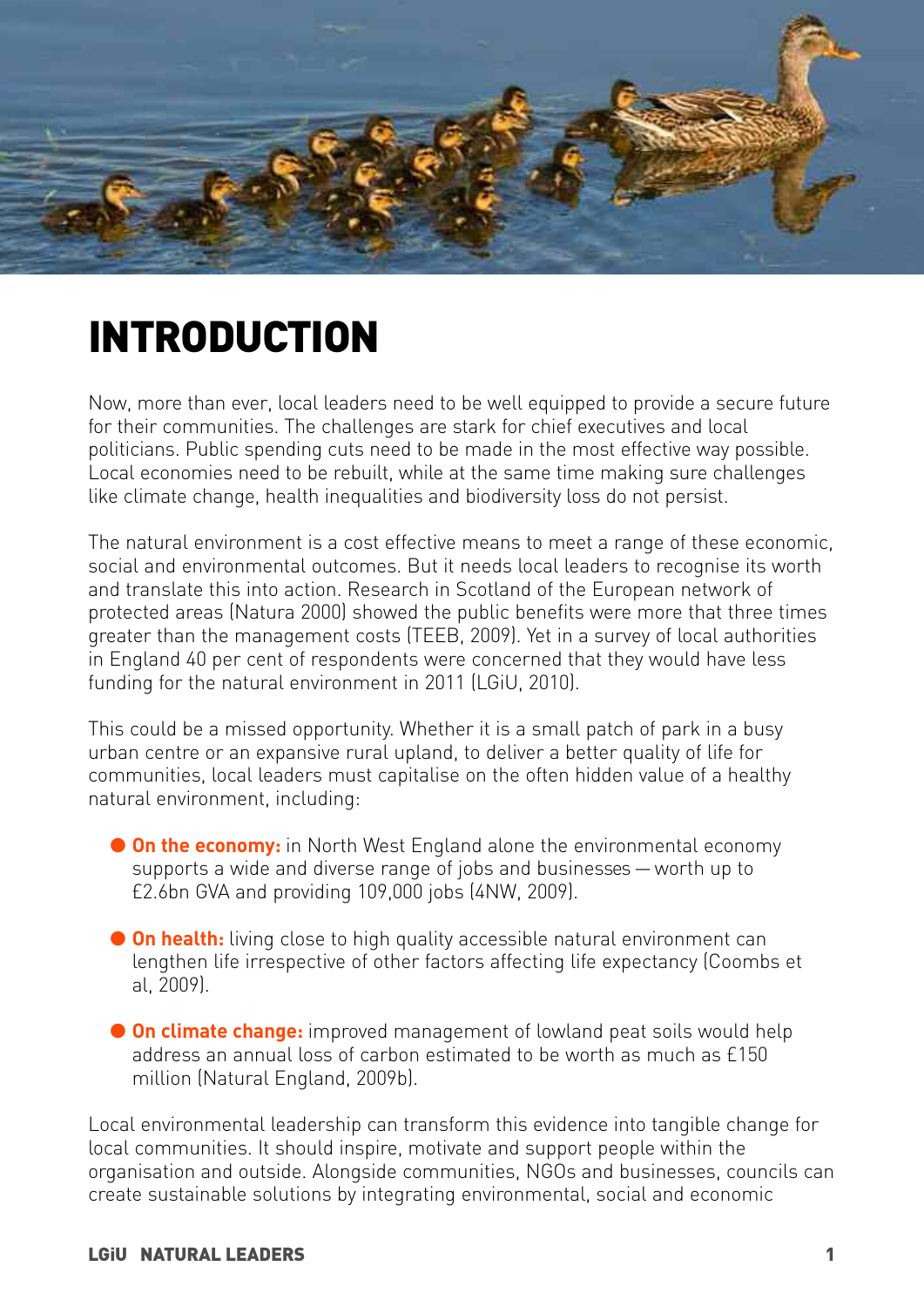ambitions. At the same time it will be necessary to take a strategic view and make tough decisions about future priorities.

The debate about what local environmental leadership looks like was first explored in the LGiU paper *Local Stewardship of Natural Resources* (Local SONAR). For too long decision-making for the natural environment has been centralised, rather than recognising the importance of people and places in shaping the management of their natural resources. The unfolding national policy context *(see panel below)* supports this ambition, potentially providing the freedoms and levers for local leadership. In the government's coalition programme there is explicit recognition of the need to protect and promote green spaces and wildlife and to meet challenging climate change reduction targets. There are also a number of measures planned to increase local accountability and devolve responsibilities to community groups and neighbourhoods. Councils will be taking the initiative to make the localism agenda their own.

In this guide we aim to present the first principles for local environmental leadership through a series of chapters that provide ideas and success stories from councils across England. This research was commissioned by Natural England and is based on workshops and interviews carried out by the LGiU with councils across England *(see Appendix 1)*. We encourage you to share this guide with the local leaders across your organisation to test your approach — are you doing enough to promote stewardship of your natural environment?

### **Changing national context for councils**

The *Decentralisation and Localism Bill* (2010) aims to devolve greater powers to councils and neighbourhoods and give local communities control over housing and planning decisions. The proposals include:

- return decision-making powers on housing and planning to local councils
- new powers to help save local facilities and services threatened with closure, and give communities the right to bid to take over local state-run services
- give councils a general power of competence
- give residents the power to instigate local referendums on any local issue and the power to veto excessive council tax increases
- give greater financial autonomy to local government and community groups.

Additional government commitments in *The Coalition: our programme for government* (2010) are to:

- maintain the Green Belt, Sites of Special Scientific Interest (SSSIs) and other environmental protections, and create a new designation — similar to SSSIs to protect green areas of particular importance to local communities
- introduce measures to protect wildlife and promote green spaces and wildlife corridors in order to halt the loss of habitats and restore biodiversity
- work towards an ambitious global climate deal that will limit emissions and explore the creation of new international sources of funding for the purpose of climate change adaptation and mitigation.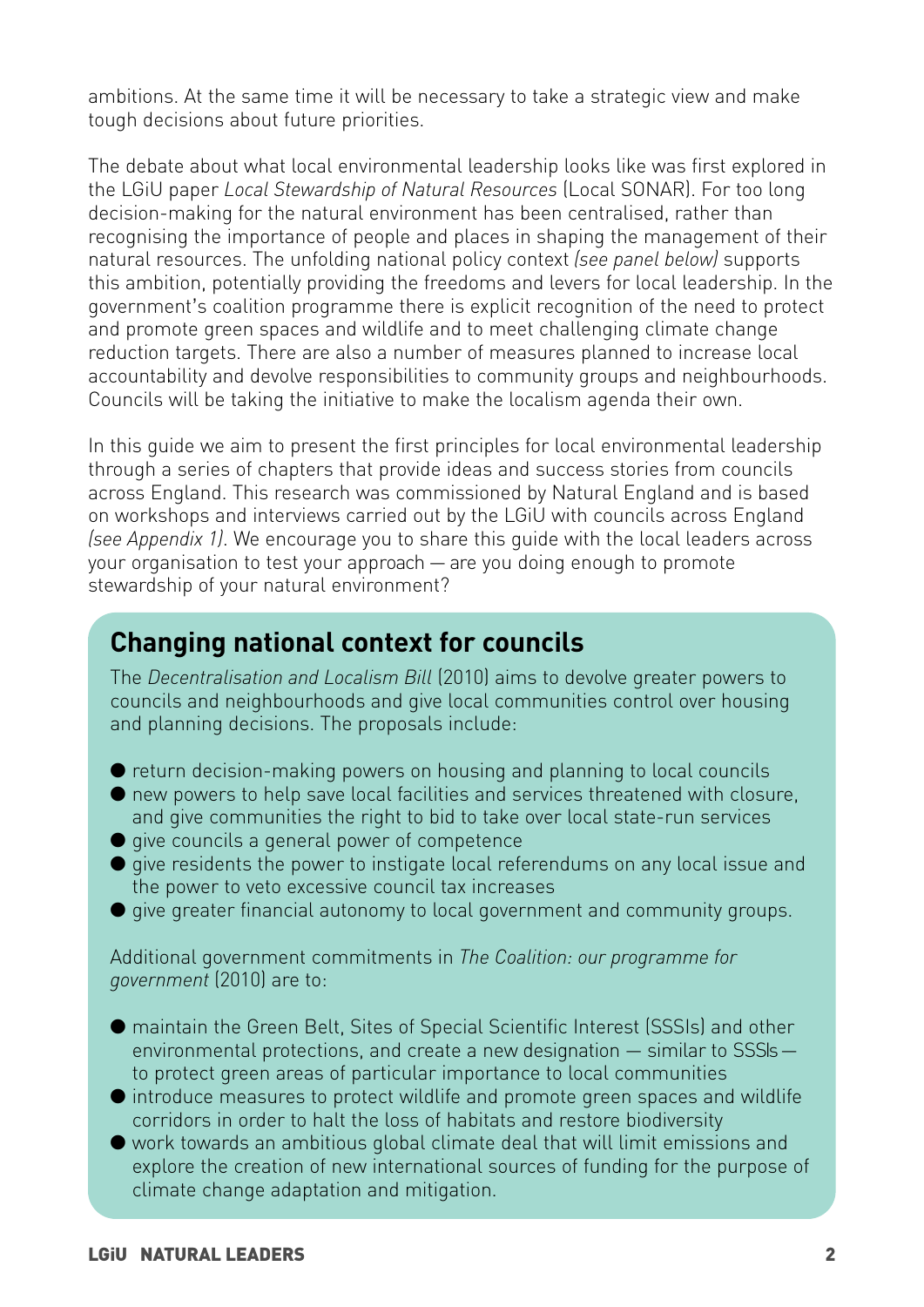

## **THE NATURAL CHALLENGE AHEAD**

**Innovation and inspiration are going to be the attributes of councils that continue to lead on their ambitious natural environment programmes in the near future. Having a strong team from across the council that can think creatively and use sound evidence to promote the natural environment.** 

From the research it was clear that while councils are passionate about improving the natural environment for their communities, challenges still persist. This guide sets out the areas where councils can have the greatest impact through environmental leadership. But it should also be the start of a debate about finding new ways of working that deliver cost-effective and well targeted interventions.

Despite examples of success across the country, there is not a consistent message about what local environmental leadership looks like. There are still a number of questions that need to be answered to ensure the value of the natural environment for the whole community is understood and delivered. This is not simply a challenge for local government. NGOs, business and national public bodies can provide the support and advice to get this right. These are the questions we need to be able to answer to have maximum impact:

- Where can we get more robust evidence of the economic value of the natural environment that will influence potential funding partners?
- Should councils have more power to enforce their vision for the natural environment?
- How do you develop community programmes in areas where there is less of a sense of community, similarly how do you make sure the success of a project does not stand or fall on a single community activist?
- How can we get more out of partnerships with the private sector?
- $\bullet$  In hard times, how can we make enhanced public investments in the natural environment to deliver greater efficiency and improved outcomes?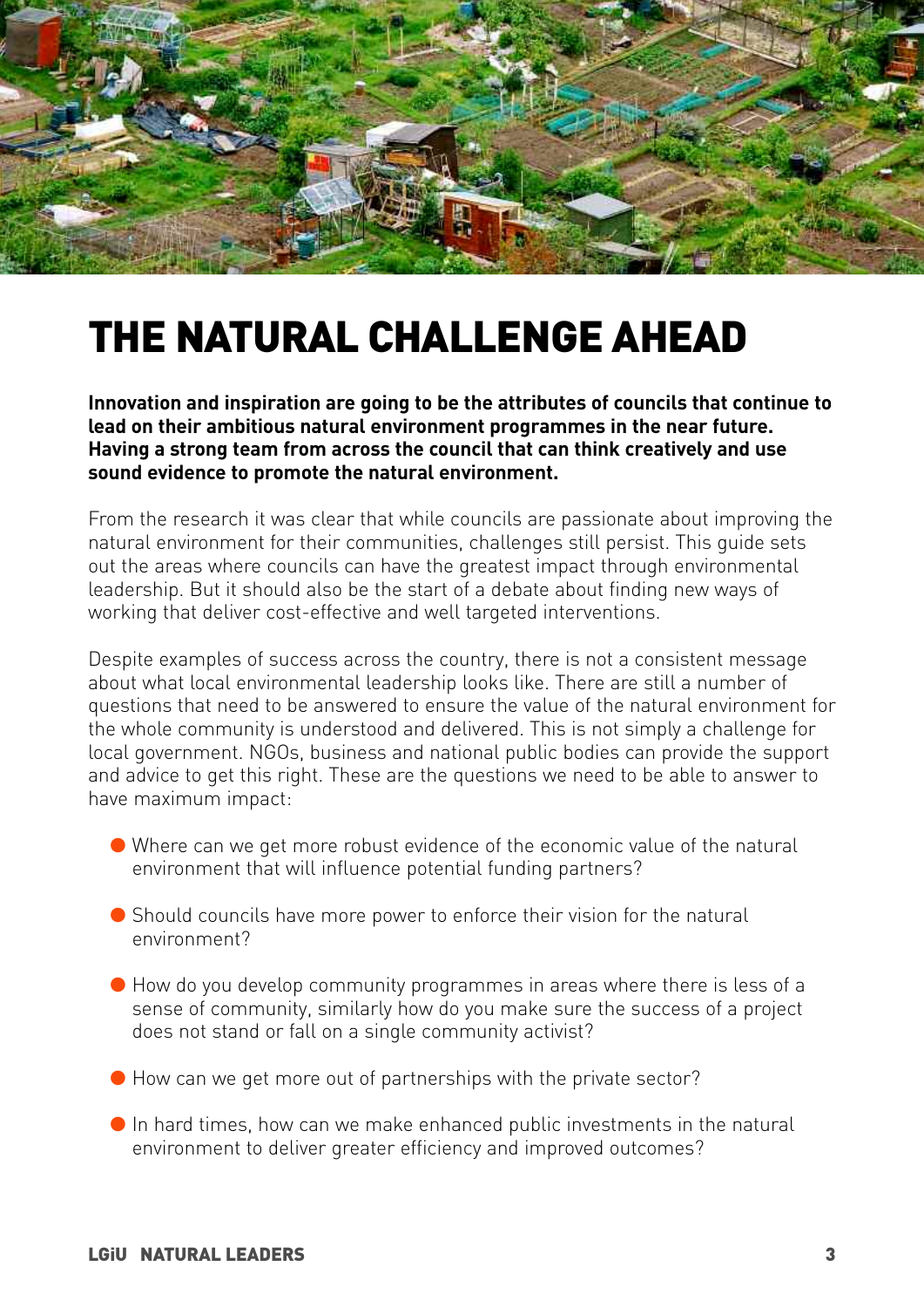● What new mechanisms and partnerships are needed to enable ecosystem services *(see Definitions, page 6)* to become part of the formal economy, thereby stimulating innovation, enterprise and investment in their provision?

This research is part of a broader area of study into local stewardship of natural resources (Local SONAR), which looks at a new way of managing natural resources that brings environmental issues into the mainstream of decision and policy making processes. If you are interested in more information on this topic or taking this research forward please get in touch with the LGiU info@lgiu.org.uk.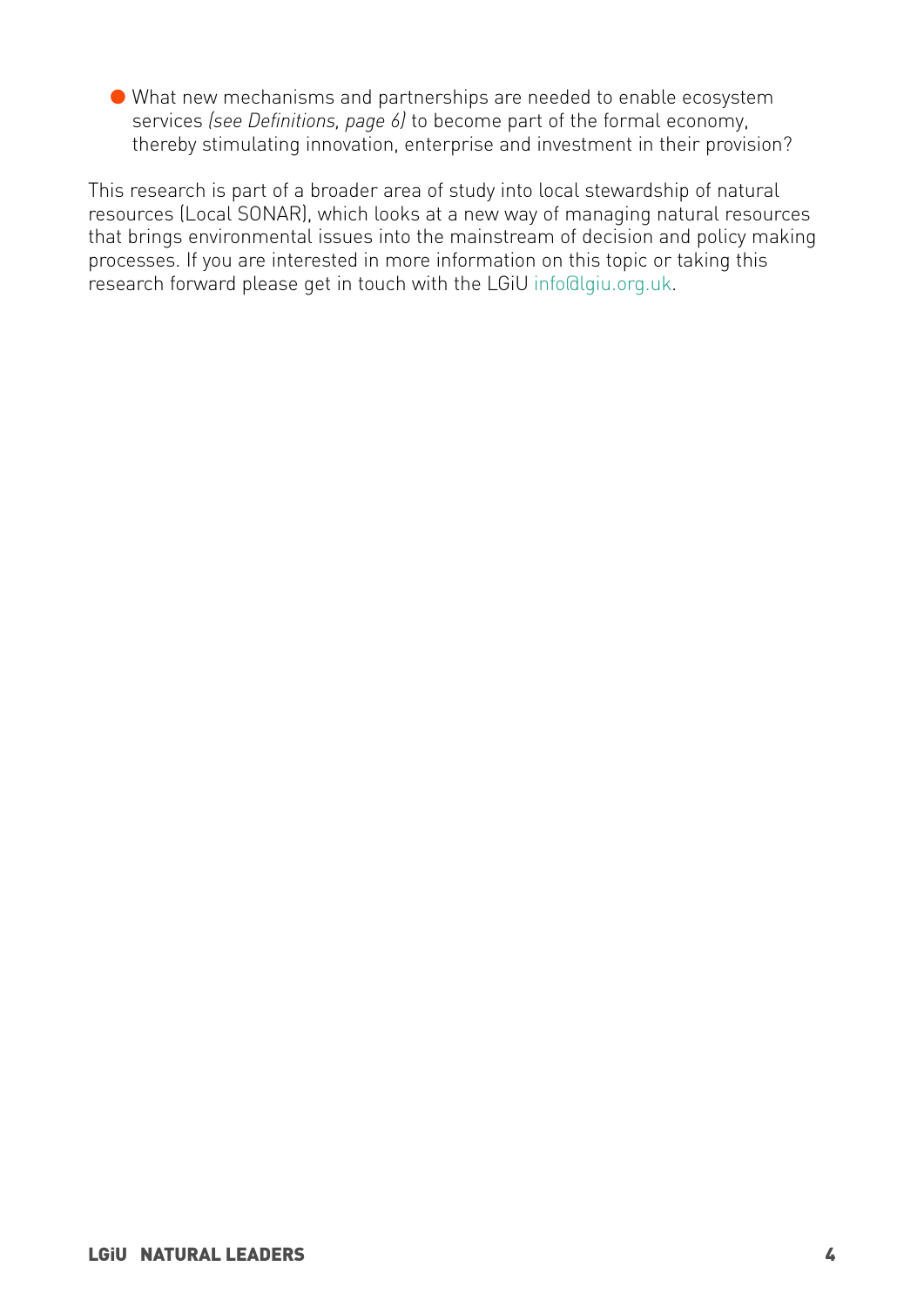

## **NATURAL LEADERSHIP**

**The experience from local authorities points to four principles where the council's leadership can have the biggest impact: setting a long term vision; promoting community engagement; attracting investment; and progressive partnership, which is the overarching principle for successful leadership.** 



These principles are all interlinked and should be mutually supportive. Through our research we have seen local authorities providing the strategic co-ordination and shape to their services to put people at the heart of local natural environment policy that recognises a green infrastructure approach *(see Definitions, page 6)*. But they recognise there is still more that they could be doing to provide transformational leadership for the natural environment.

To varying degrees councils are already corporate and community leaders, working within their organisations to build efficient and effective responses and with a range of organisations to build co-operation and new ways of working. In our research we would have expected to see a more consistent approach to environmental leadership.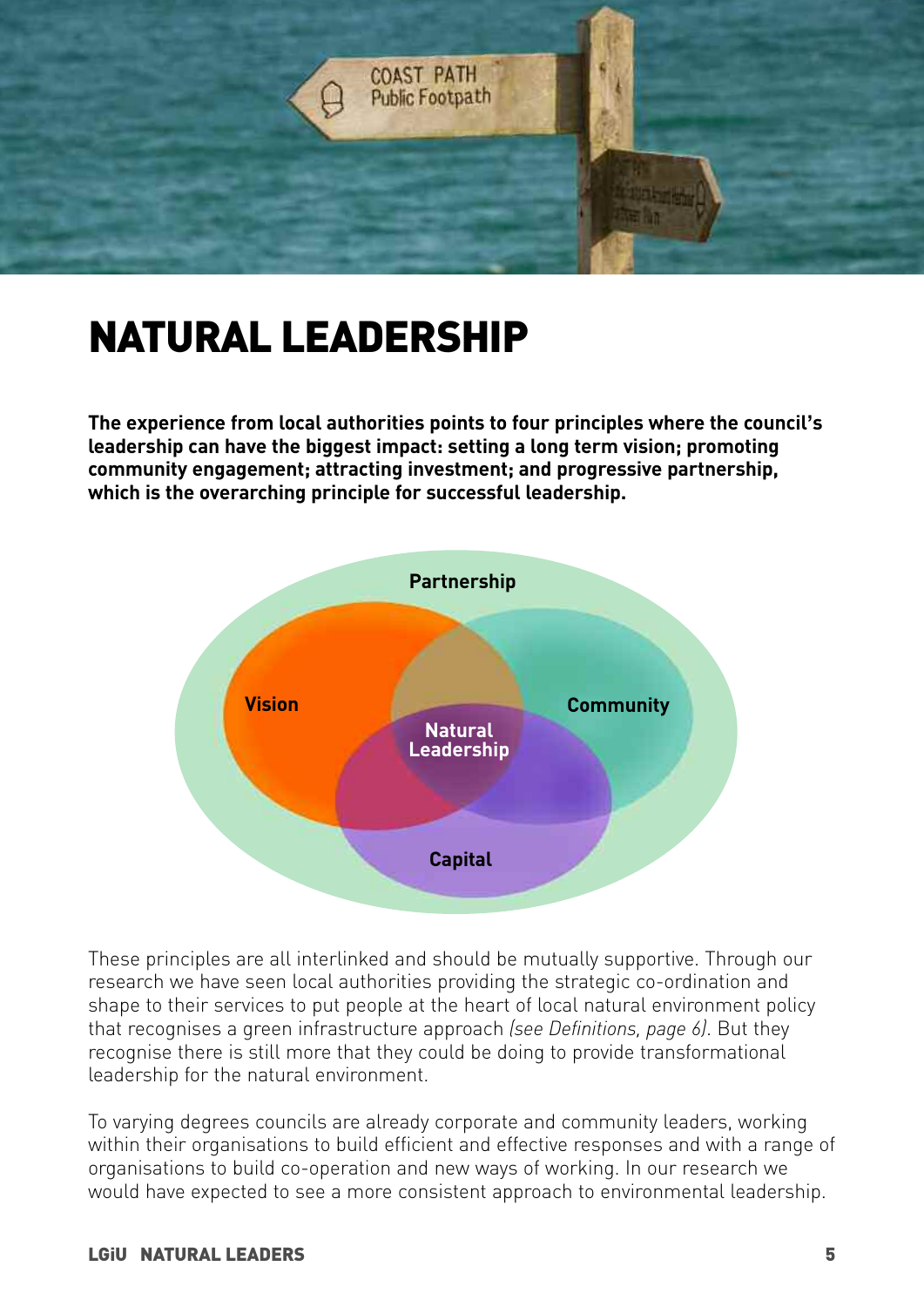Gaps still exist. Braver decisions are needed to give recognition of environmental limits in local visions, such as questioning developments on flood plains. There is still widespread disagreement about how valuation of natural resources is integrated into public policy making. And rather than tokenistic involvement, how do councils create a more coherent and enabling approach to handing power to communities, NGOs and businesses?

We all need to stretch our ambitions to bring all the elements of local environmental leadership together in one place.

## **Definitions**

**Ecosystem services:** The goods (e.g. food, fibre and clean water) and services (e.g. water purification, pollination and climate regulation) ecosystems provide, and which sustain human well-being.

**Green infrastructure:** A strategically planned and delivered network of high quality green spaces and other environmental features. It should be designed and managed as a multifunctional resource capable of delivering a wide range of environmental and quality of life benefits for local communities.

**For more information: [www.naturalengland.org.uk](http://www.naturalengland.org.uk)**

## **What makes a natural leader?**

Recognising the real worth of the natural environment to the local economy and the community's quality of life; personally putting this into action by:

- creating an atmosphere where people are inspired to make a real difference for the environment
- passionately explaining environmental policies both internally and externally
- $\bullet$  exhibiting personal credibility in advocating sustainable development objectives throughout your organisation and community
- arguing convincingly and persuasively for putting the environment at the heart of community planning
- engaging partners and suppliers early, actively and regularly.

### **Building natural partners**

Forge new and innovative partnerships that deliver outcomes, including:

 $\bullet$  a shared natural vision  $-$  agreeing on the targets of the partnership and the responsibilities of all partners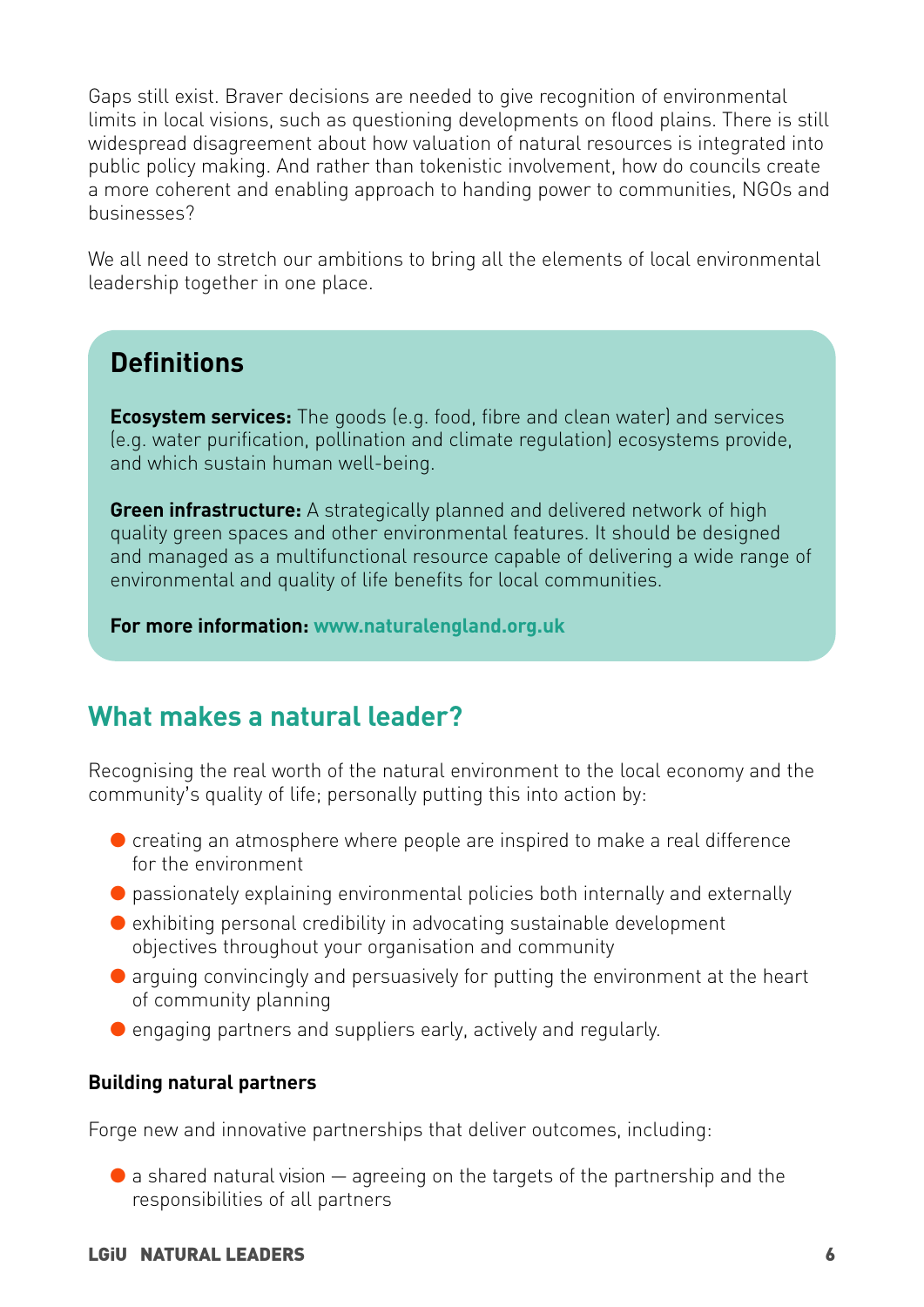- $\bullet$  opportunities for natural communities  $-$  incorporating the views of the communities in all partnerships
- $\bullet$  new, sustainable natural capital
- strategic support to lower tier authorities and community and voluntary organisations.

### **Strengthening the shared natural vision**

Take a green infrastructure approach to the Sustainable Community Strategy and Local Development Framework, based on:

- $\bullet$  identifying and enlisting the support of councillors
- $\bullet$  building the value of the natural environment into decision-making, as part of the total economic equation
- working with the community to develop a long term vision to ensure credibility and public support.

### **Giving opportunities to natural communities**

Give communities ownership by giving them power to make decisions on the natural environment, councillors can support them by:

- getting communities involved at an early stage so they can proactively promote the natural environment
- working with local organisations and voluntary groups to reach out to a wider audience
- not just consulting communities but quiding and supporting them to deliver projects
- making use of local knowledge and experience.

#### **Attracting sustainable natural capital**

Identify projects where collaboration could lead to more efficient use of resources, consider:

- making sure your Section 106 guidance is clear about seeking opportunities to invest in the natural environment and talking to designers and developers early to identify what they can do for the natural environment
- identifying how resources or projects could be designed to make the most of non-financial assets
- using smaller amounts of council funding or quidance to leverage other funds
- promoting ecological solutions as some of the most highly efficient and costeffective means of tackling a range of environmental, social and economic problems.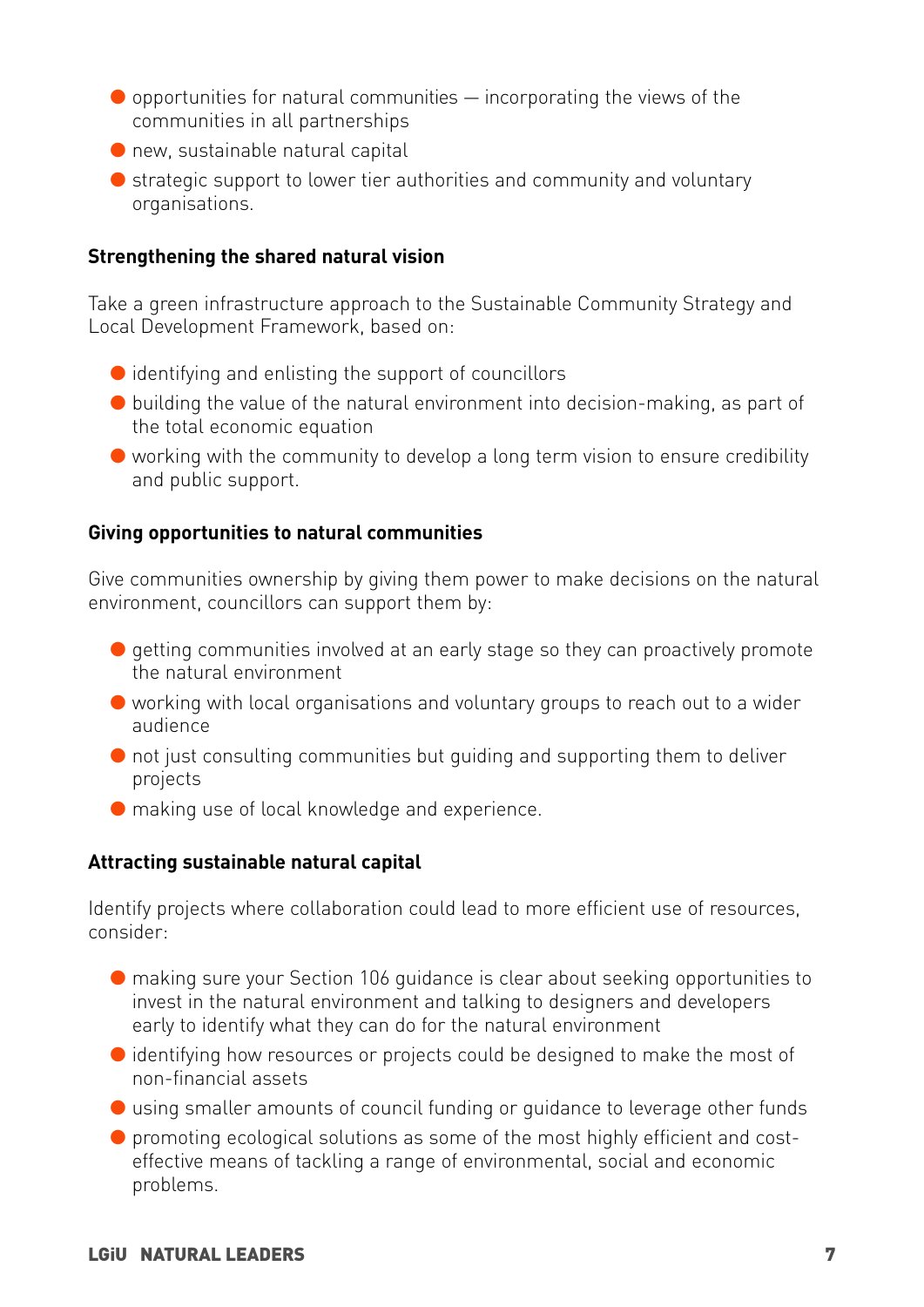

## **NATURAL PARTNERS**

**Partnerships are the overarching theme of strong local environmental leadership. Collaboration will drive forward the vision, attract investment and support community involvement. Without strong partners councils risk providing overlapping services and failing to have the necessary impact to deliver change.**

*"The natural environment is multi-functional and there is something in it for everyone if it is well managed. This is a strong reason for working in partnership."* Linda Tartaglia-Kershaw, Head of Landscape Planning and Heritage, Hampshire County Council

Whether it is planting street trees, mapping biodiversity opportunities or publishing a strategy, managing the natural environment is not the responsibility of a single agency. Collaboration should be about redesigning services to make sure they are as effective and efficient as possible.

Partners can help reach out to a wider audience, to enable a participative approach. Lessons from the Total Place approach (HM Treasury, 2010) showed that a cooperative approach is necessary to find new solutions that will deliver both value for money and local services more tailored to local needs.

Different partnerships will be formed to deliver different objectives. Successful partnerships have a common vision; shared commitment; and equal ownership. They involve different tiers of government, NGOs and the private sector to share resources, expertise and ideas as well as give more credibility and reputation to the work.

Local communities are a key part of any partnership to help create a sense of identity and purpose, reflect local needs and offer local knowledge and expertise. Councils are bringing people together and offering leadership to support their partners.

To respond to the changing landscape of the natural environment, partnerships also need to be able to evolve and respond to future changes. This requires flexibility and tolerance. Councils might consider what incentives would encourage active participation in partnerships over the long-term.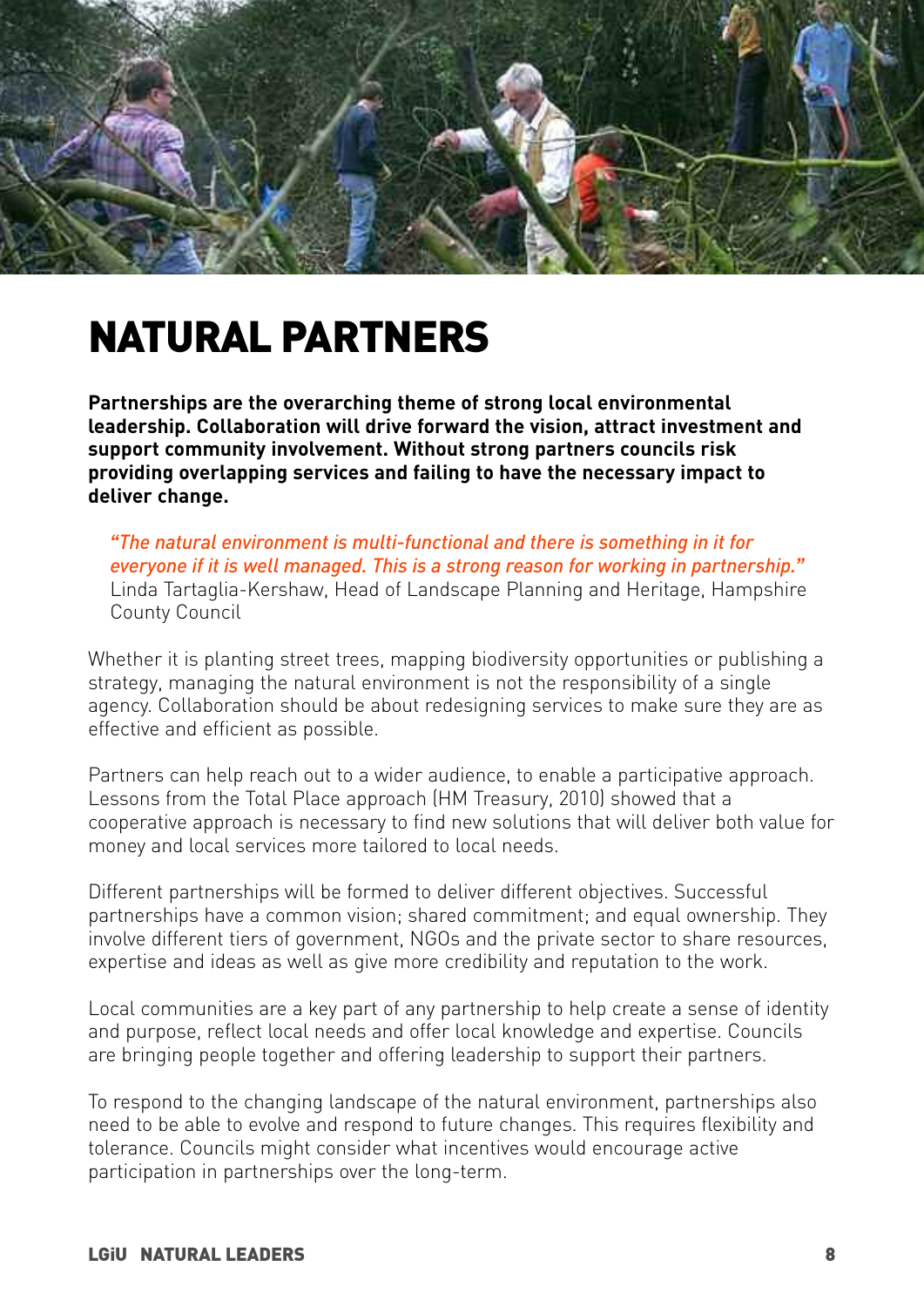## **Hampshire County Council: building effective partnerships**

Hampshire is predominantly a rural county with a strong coastal influence in the South East of England with a population of around 1.3 million. With the New Forest and South Downs National Parks, the county is a popular tourist destination.

Hampshire County Council places great emphasis on the natural environment. Cllr Ken Thornber, Leader of Hampshire County Council, is a strong advocate of environmental sustainability and works with officers to implement strategic and practical projects to address issues such as climate change and biodiversity. In addition to the steer and support from councillors, much of the council's work depends on a range of strong partnerships with districts and parishes, local and national organisations, schools, the voluntary sector as well as good interdepartmental working.

One of the most influential projects is the establishment of a Climate Change Commission to identify how Hampshire responds to climate change. The Commission was established in partnership with academics, the media and the Department for Environment, Food and Rural Affairs (Defra). Cllr Thornber is also keen to ensure young people, such as children in care, take part in this project and put forward their advice. To make sure the Commission leads to practical outcomes, they have set up a Centre of Excellence panel to develop a vision, strategy and an action plan that will be debated at a conference later in 2010.

Another example of a collaborative approach is the Hampshire Biodiversity Partnership. This involves local authorities, statutory agencies, NGOs and landowners working to agreed objectives for conserving and enhancing biodiversity in the county. This partnership has established the Hampshire Biodiversity Information Centre, which is hosted by the County Council. The centre manages data on Hampshire's wildlife and natural environment and provides a comprehensive information service to its wide range of partners, business, community groups and the public. This centralised information hub was made possible with funding from its partners, including Natural England, the Environment Agency, and all the local authorities in the county.

There is also a partnership approach to producing management plans for the three Areas of Outstanding Natural Beauty (AONB) in Hampshire. Together with local councils, Natural England, the land management sector, local organisations and the local parishes and voluntary sector, the plans set out how the land will be managed, covering topics such as sustainability, enhancing landscape character, biodiversity, development and leisure and tourism. The development of the plan was an inclusive process with the County Council sharing expertise and knowledge with partners and local communities. The plans are now being reviewed and a new approach will be used to make the plans accessible to as many communities as possible on the web.

A strong driver for the council to better manage the natural environment comes from local communities. For example, councillors are under pressure from the public to reduce traffic speed in the South Downs area. However, the County Council does not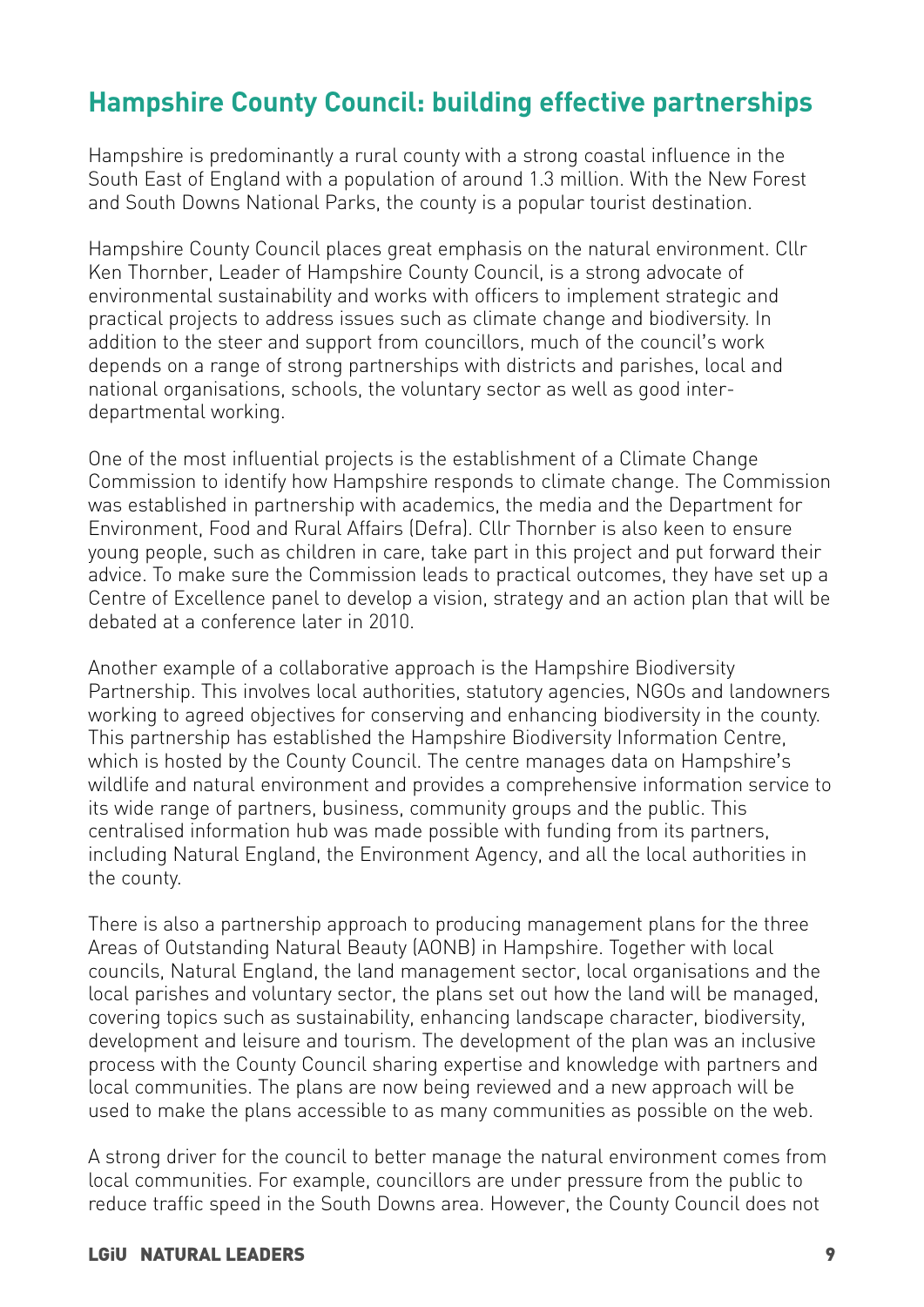have the scale of budget required to respond to the demand for delivering this on the ground. Instead, the council piloted a toolkit in one of the villages in the South Downs area of Hampshire. This provided the parish council with information and guidance on how they can work with the local community to return the village centre to the community, improve the local distinctiveness and quality of place, address problems of traffic speed and understand the value of the natural environment.

#### **Further information:**

Hampshire Biodiversity Partnership [www.hampshirebiodiversity.org.uk](http://www.hampshirebiodiversity.org.uk/) Hampshire Biodiversity Information Centre, 2010 [www3.hants.gov.uk/biodiversity/hbic.htm](http://www3.hants.gov.uk/biodiversity/hbic.htm) Hampshire County Council, 2010, *Land Management Planning* [www3.hants.gov.uk/landscape-and-heritage/planning-the-landscape/land](www3.hants.gov.uk/landscape-and-heritage/planning-the-landscape/land-management-planning.htm)[management-planning.htm](www3.hants.gov.uk/landscape-and-heritage/planning-the-landscape/land-management-planning.htm)

### **Action: building natural partners**

**Forge new and innovative partnerships that deliver outcomes, including:**

- **a shared natural vision agreeing on the targets of the partnership and the responsibilities of all partners**
- **opportunities for natural communities incorporating the views of the communities in all partnerships**
- **new, sustainable natural capital**
- **strategic support to lower tier authorities and community and voluntary organisations.**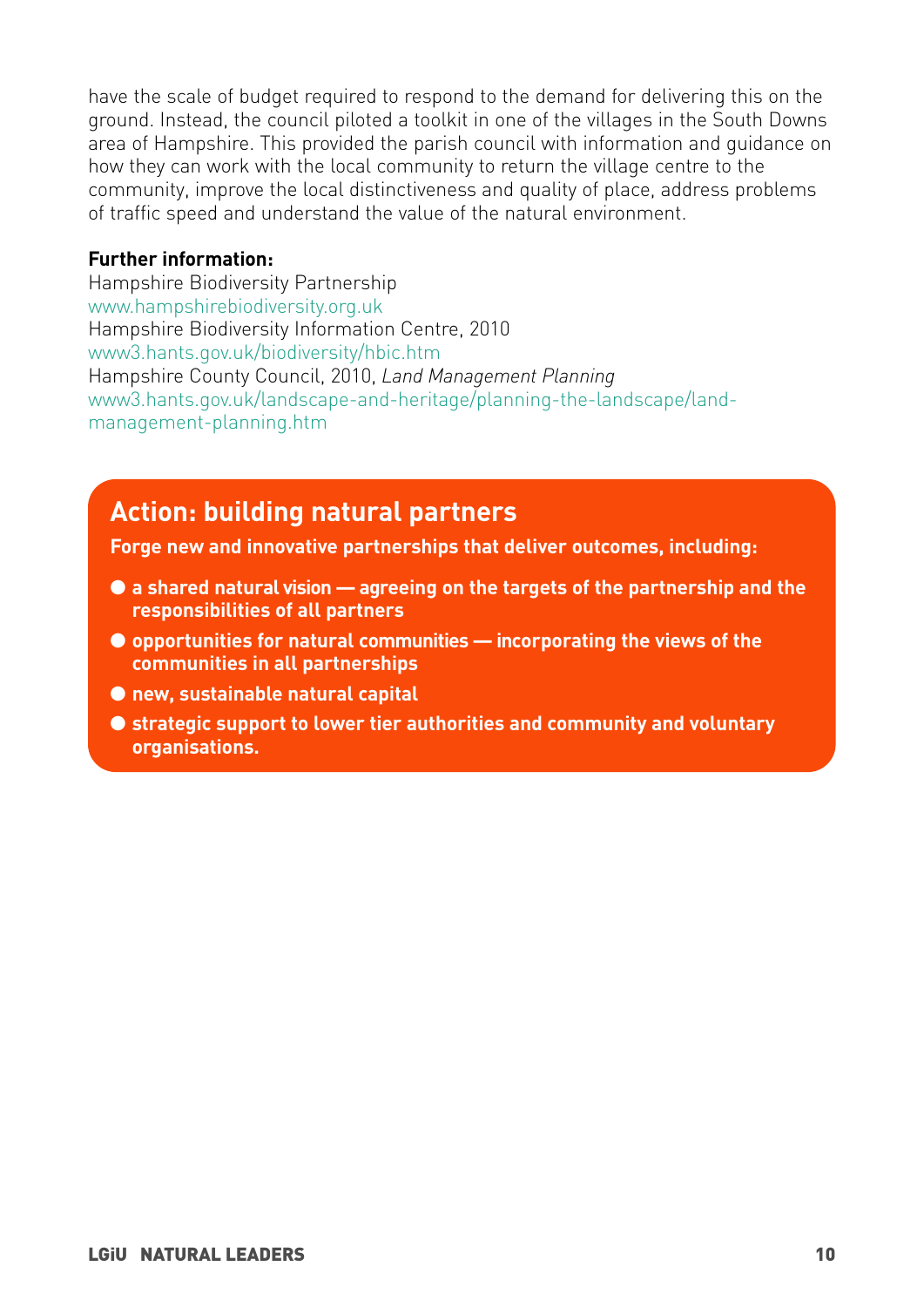

## **NATURAL VISION**

**It takes time to deliver projects and see the benefits of promoting the natural environment. A long term vision steered and supported by councillors makes planning for the natural environment more systematic and influential.**

*"My role is to help shape the Core Strategy to ensure the natural environment is taken into account and ensure good quality design as part of the planning agenda."* Cllr Linda Baldry, Portfolio Holder for Planning and Design, High Peak Borough Council

*"Our green infrastructure strategy is like connecting the green dots that already exist in Lancashire – ensuring all different projects are linked up and delivered more systematically."* Andy Mullaney, Head of Environment and Communities, Lancashire County Council

A well managed natural environment brings a range of benefits from tackling and adapting to climate change to improving physical and mental health. While different landscapes have different priorities and needs, they all need a strategic policy framework to meet the ambitions of communities and place. For instance, evidence to the recent inquiry on rural uplands points to a need for "a more holistic approach to policy and governance, and empowerment of the communities so they have a greater say in effective service delivery" (CRC, 2010). The value and impacts of a healthy natural environment may only be seen with long term commitment. The vision will need to reflect these timescales, while at the same time providing short term achievable targets to provide milestones to deliver in the long term.

One of the foundations of a long term vision is having the evidence base. There is increasing recognition that a good quality natural environment supports economically important services. There have been a range of research projects showing the value of the natural environment to the wider economy, including the multiple indirect benefits for communities and society:

● Across England around 60 per cent of rural tourism and recreation activity is dependent on landscapes and wildlife, supporting more than 190,000 FTE jobs (GHK Consulting Ltd and GFA-Race Partners Ltd, 2004).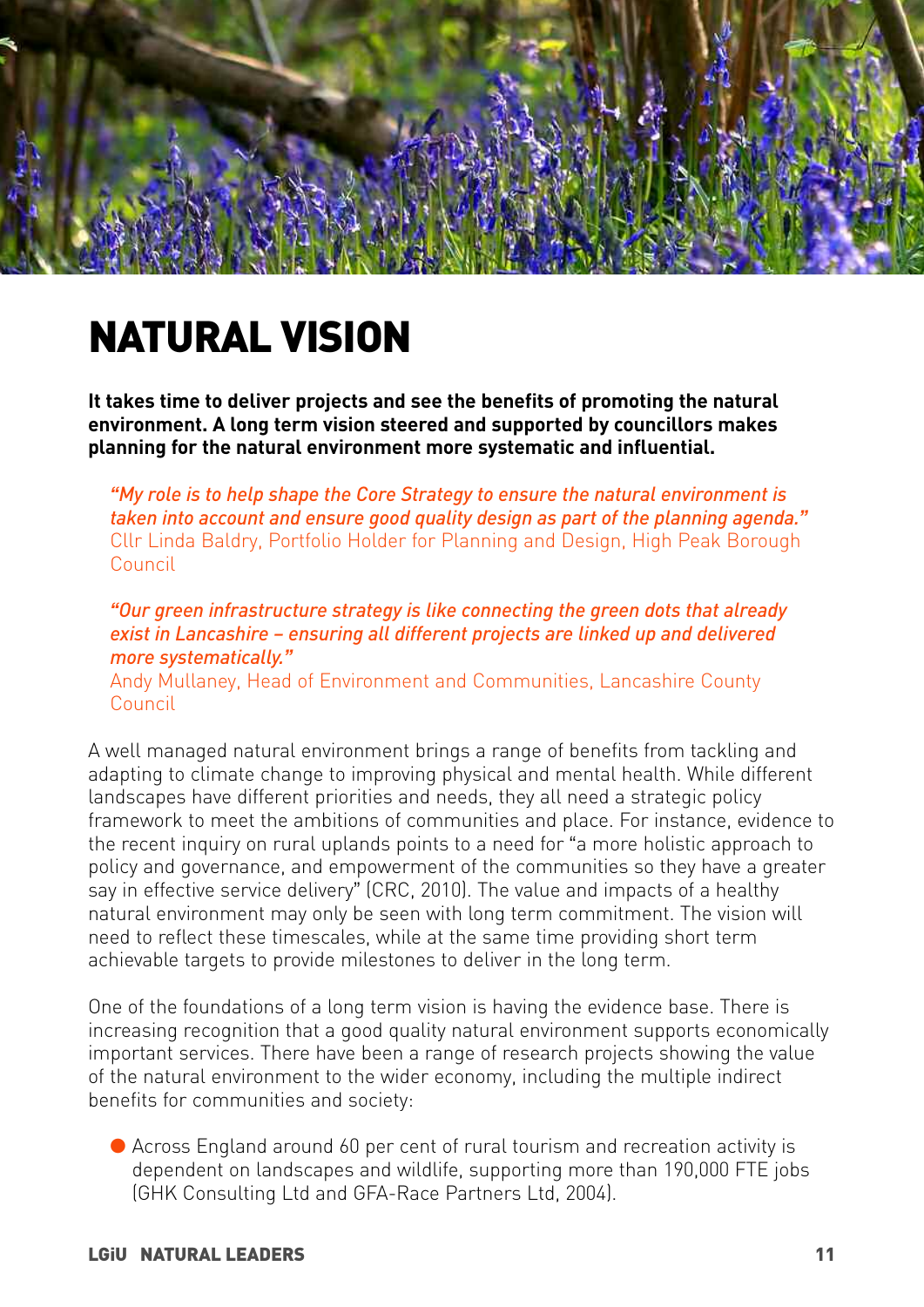- Research in New York shows that investing \$1 per year in trees can return \$5 in quantifiable benefits (Trees and Design Action Group, 2008).
- People who live within 500 metres of accessible green space are 24 per cent more likely to be active at the levels recommended by the Chief Medical Officer. Increasing the amount of accessible green space to reduce the sedentary population by just 1 per cent would reduce morbidity and mortality rates and save an estimated £1.44bn for the UK (Natural England, 2010).

By putting a price on these outcomes, the consequences of decisions about the future of the environment are more transparent. Councils who understand these values and impacts have taken a proactive role to ensure the long term vision for improving community wellbeing takes account of the natural environment.

For some councils, this means integrating the natural environment or green infrastructure into their Core Strategy as part of the Local Development Framework. Other councils have taken a different but equally effective approach by developing Biodiversity Action Plans and Climate Change Action Plans that take a long term view of the natural environment.

Pertinent to developing a long term vision is the role of councillors in steering and driving forward the natural environment agenda. Councils with strong member support make a vision more credible. As community leaders, councillors understand what the community wants. They are well placed to balance the views of different parts of the community and other stakeholders, making tough decisions about the future of the natural environment.

## **Leeds City Council: Core Strategy**

### *"Green and grey infrastructure have to have equal weight and can be happy partners."*

Glenn Gorner, Countryside Operations Manager, Leeds City Council

As a city and metropolitan borough in West Yorkshire, Leeds has a population of around 770,000 with the central areas of Leeds predominantly urban. In spite of this, over 65 per cent of Leeds district is green belt land and central Leeds is located on the River Aire, exposing the city to some element of the natural environment.

Leeds City Council has integrated green infrastructure into its Core Strategy to ensure the quality of and access to the natural environment is a key element of their planning decisions. With no Areas of Outstanding Natural Beauty or National Parks, Leeds City Council arranged for local designation of "Special Landscape Areas" to protect high quality landscape from visually harmful development — so it remains attractive in appearance and character.

Leeds City Council was keen to adopt the concept of green infrastructure as part of the Local Development Framework process in its Core Strategy. This is not just about nature conservation and biodiversity. The main impetus for integrating green

#### **LGiU NATURAL LEADERS 12**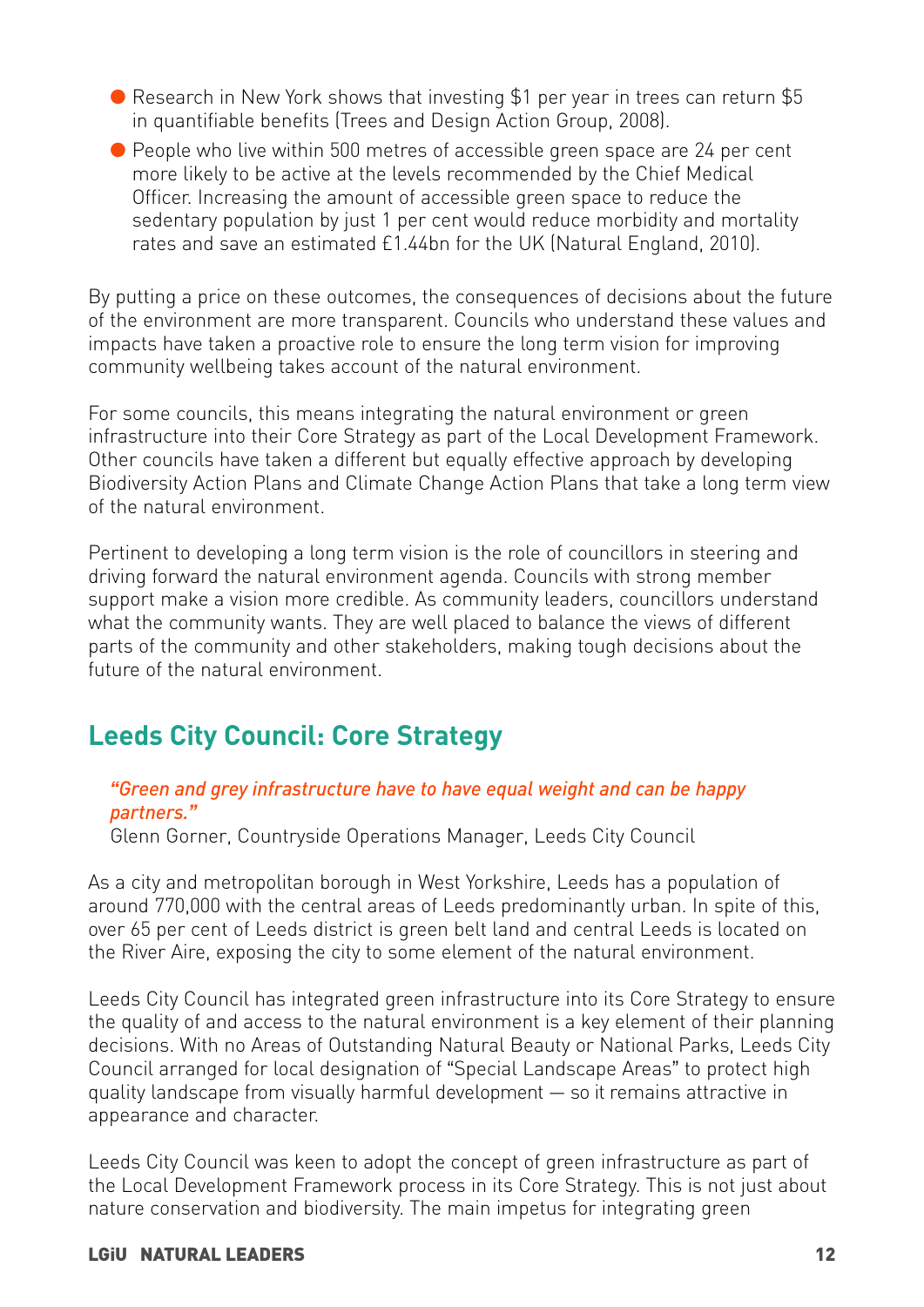infrastructure into the strategy is the evidence that improved access to good quality natural environment can improve community wellbeing. The council's policy is based on the idea that green infrastructure is not just grassland but a multi-functional area. It contributes to promoting biodiversity, addressing climate change and its impacts, improving health, absorbing urban pollutants, providing quality space for people and wildlife and adding value to the economy.

Green infrastructure is now a key element of the Core Strategy. Incorporating green infrastructure into the core strategy has been fundamental to informing and shaping Leeds planning decisions to ensure communities and wildlife have access to good quality natural environments.

The Core Strategy was developed through inter-departmental working within the council and regular consultations with the public. The aims were to direct planning policy and provide a set of clear principles that future developments must consider. While the Core Strategy is still in draft form, the emphasis of green infrastructure in the council's planning decisions is already recognised by developers. For example, Leeds New Forest Village is a development site in South Leeds that aims to provide 1,200 homes. As former agricultural land of poor quality and limited functionality, the developers embraced integrated green infrastructure into the site, such as woodlands, ponds and avenues of trees.

### **Further information:**

Leeds Biodiversity and Development Guide [www.leeds.gov.uk/files/Internet2007/2005/week32/inter\\_\\_0B2F8FD05B8159E080256E0](www.leeds.gov.uk/files/Internet2007/2005/week32/inter__0B2F8FD05B8159E080256E0C00577173_5f776324-60f1-4784-bdb5-4b1680c720c5.pdf) [C00577173\\_5f776324-60f1-4784-bdb5-4b1680c720c5.pdf](www.leeds.gov.uk/files/Internet2007/2005/week32/inter__0B2F8FD05B8159E080256E0C00577173_5f776324-60f1-4784-bdb5-4b1680c720c5.pdf)

## **High Peak Borough Council: Landscape Character Supplementary Planning Document**

### *"The council is here to listen to the general public and to help them get what they want."*

Cllr Linda Baldry, Portfolio Holder for Planning and Design, High Peak Borough Council

High Peak in north Derbyshire is a small predominantly rural area with a population of around 93,000. The local authority area lies mainly within the Peak District National Park (which has its own National Planning Authority) and consequently maintenance of the high quality landscape in the areas outside the National Park is a priority for the Borough Council.

High Peak Borough Council ensures its surrounding landscape can be protected and improved by developing a Supplementary Planning Document (SPD) to provide guidance on good design of developments appropriate to the landscape character. As portfolio holder for Planning and Design, Cllr Linda Baldry steered and supported the Council's development and adoption of the SPD.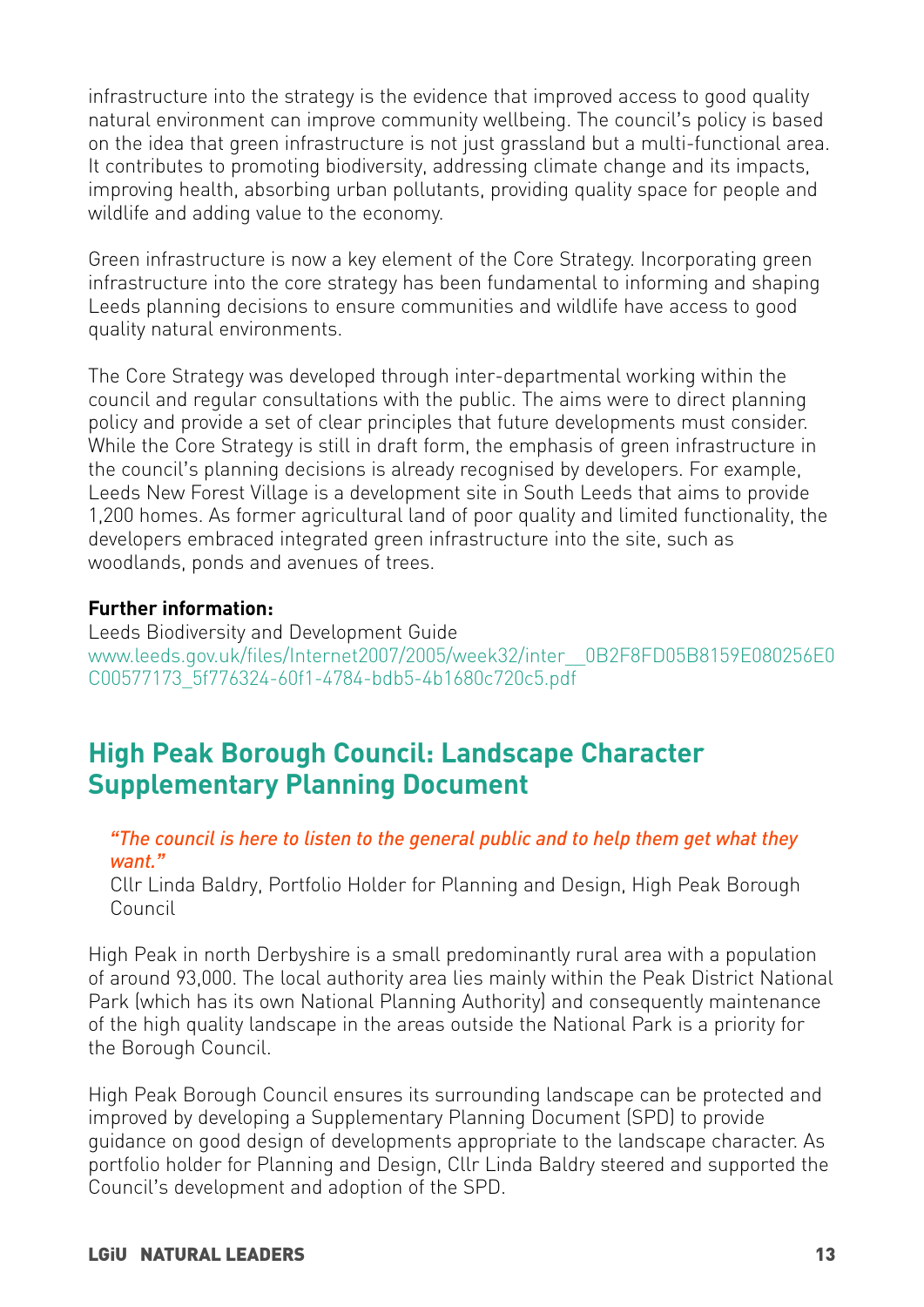To ensure the community was fully involved in the development of the SPD, the council ran public events to get input on the design principles. Cllr Baldry, along with other councillors, played a key role in talking to residents and understanding and reflecting their views. The public consultation resulted in amendments to the SPD, which was later signed off by Committee.

The outcome is a user friendly SPD document, which highlights the characteristics of each landscape character type and the design necessary for developments to enhance each one. The SPD is used by planning officers and by developers to ensure their proposals are consistent with the council's design principles.

The SPD has been instrumental in ensuring good quality and landscape-friendly design is fundamental to future developments in the local area. Rather than a stand alone document, the SPD is being incorporated into the Core Strategy, which aims to emphasise the protection and access to natural environment in the council's management of future housing growth. Cllr Baldry's leadership will be a key element to make this process accountable to the public.

#### **Further information:**

High Peak, Planning for sustainable development <www.highpeak.gov.uk/planning/sustainabledevelopment>

## **Action: strengthening the shared natural vision**

**Take a green infrastructure approach to the Sustainable Community Strategy and Local Development Framework, based on:**

- **identifying and enlisting the support of councillors**
- **building the value of the natural environment into decision-making, as part of the total economic equation**
- **working with the community to develop a long term vision to ensure credibility and public support.**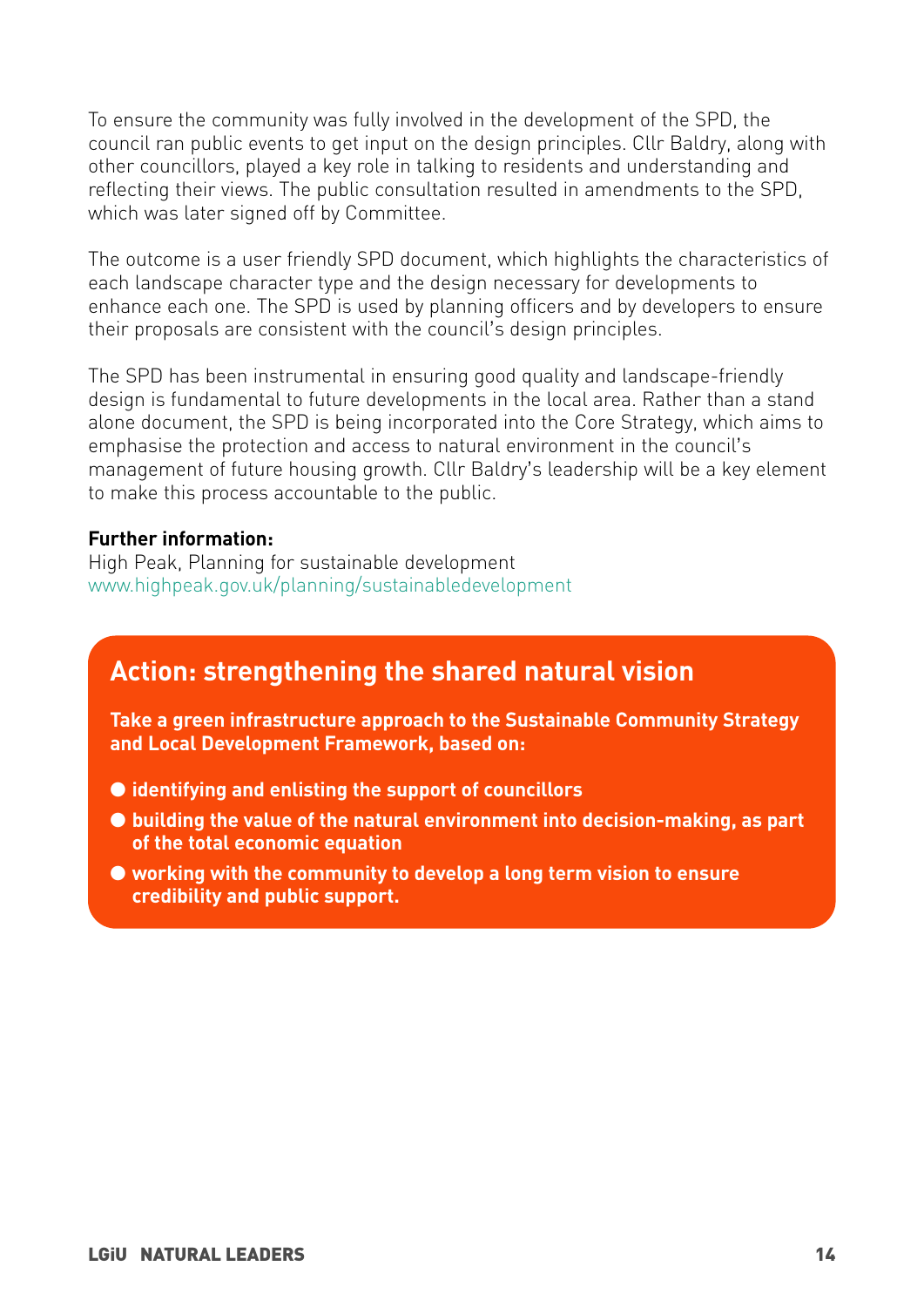

## **NATURAL COMMUNITIES**

**Promoting the natural environment is not just for its own sake, it is about what local people want from their area. Councils need to know how to understand their community's ambitions and reflect their views in action.**

*"We don't want to make people's decisions for them, we want to know what they want."* Hendryk Jurk, Biodiversity Manager, Sutton Council

#### *"We don't prescribe solutions to communities. We empower people to do it themselves."*

Linda Tartaglia-Kershaw, Head of Landscape Planning and Heritage, Hampshire County Council

Councils are implementing their duty to improve the economic, environmental and social well-being for the people in their area. To deliver this effectively, councils need to understand and respond to community needs and aspirations. And with community buy-in and involvement, the project or policy becomes more credible and justifiable.

As regular users of the natural environment, communities can help councils better understand the value of green spaces. According to CABE's recent research, nine out of 10 people use and value their parks (CABE, 2010). They also found that good quality parks are likely to be used more, and that people who are satisfied with their parks tend to be satisfied with their councils. Communities can provide a reality check for the council when making tough decisions on issues such as protecting the natural environment and promoting development.

There are many ways of working with communities. The right approach will be based on the scale of the projects and the role communities want to play. Most councils run public consultations to get feedback and agreement from communities on specific projects or policy.

For example, green infrastructure strategies and Biodiversity Action Plans go through a series of consultations with residents and stakeholders. This meets the statutory requirement under the Duty to Involve (CLG, 2009) for councils to inform and consult stakeholders and the public on issues of local interest.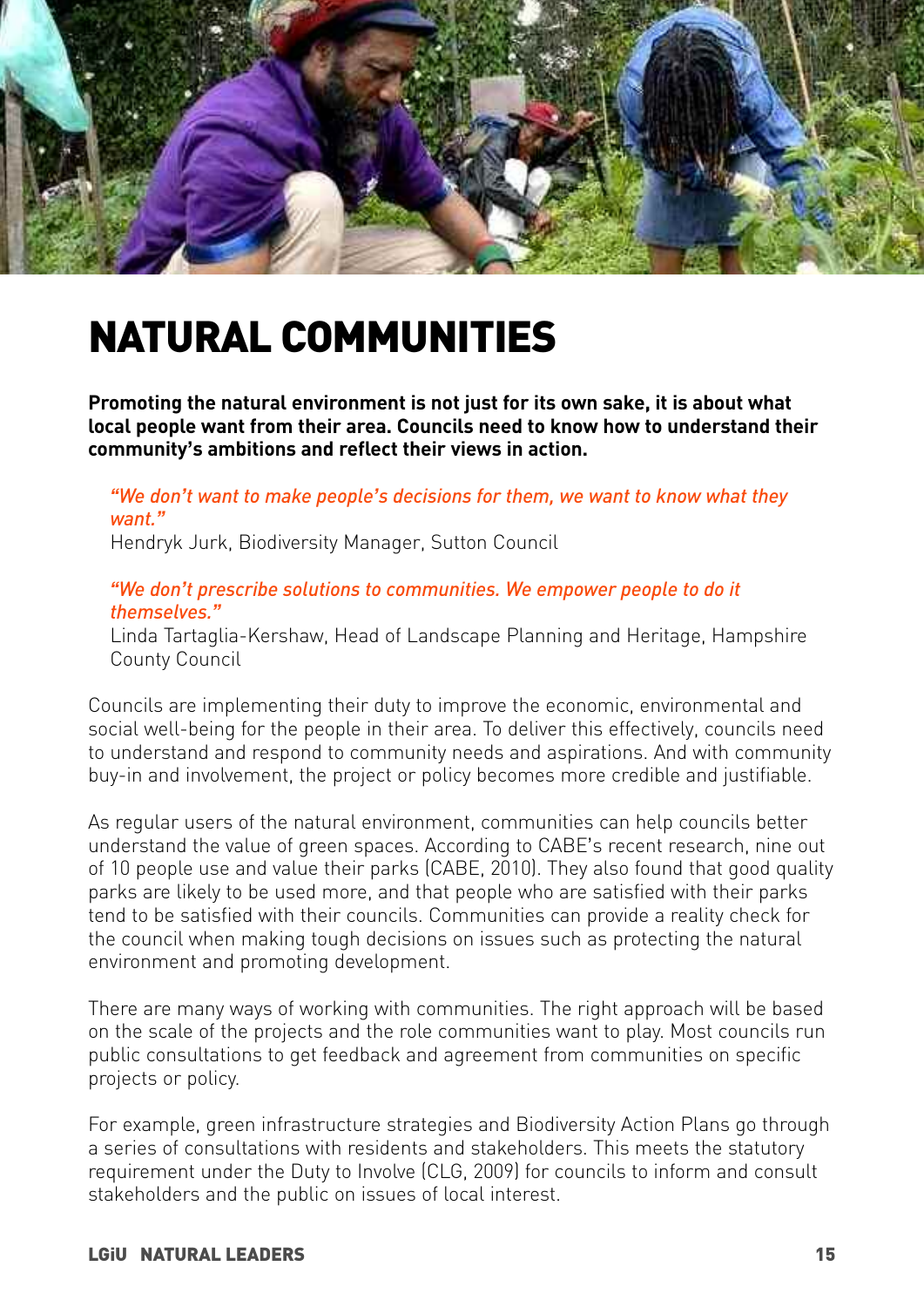Increasingly, communities want more involvement and can offer much to the delivery of environmental projects. Rather than prescribing what communities should do, councils increasingly provide people with information and options for communities to shape the design and implementation of projects. This may include running workshops, developing volunteer programmes or direct investment for community ideas. Councils are also working with grassroots campaigns, such as in Hampshire where the 'Greening Campaign' is partly funded by the county and district councils.

Councils are maximising their outputs with very limited resources. Outreach activities to engage with local people can be resource-intensive. Some councils are addressing this problem by working through organisations — such as voluntary groups, schools and parish councils — to engage with the public. This helps save money, reach out to a wider audience base and tap into expertise not readily available within the council.

## **London Borough of Sutton: community involvement**

*"People sometimes only notice when wildlife areas are no longer there. But once they learn about them, they are very keen to get involved to protect these areas."* Hendryk Jurk, Biodiversity Manager, Sutton Council

With a population of around 180,000, Sutton is the southernmost borough of London. While it is predominantly urban, Sutton sits on part of the London green belt. The south of the borough has farmlands and open green space, while the north tends to have less access to the natural environment. Some open spaces are designated wildlife sites or Local Nature Reserves.

Sutton Council has always been keen to make the borough a green area, and community involvement is crucial to making this happen. They found people are not always aware of the benefits and functions of the natural environment. Sutton has adopted an "early intervention" approach to inform the public about the value of, and their access to, the natural environment as a way of changing their behaviour.

To make the natural environment accessible to more people, the council has developed a new approach to community engagement. Through support for volunteers it builds a network of expertise in the community. This is exemplified in a range of different projects.

The council supports Sutton Nature Conservation Volunteers, a charity that improves and conserves the wildlife value of the Borough. Community members volunteer to work on practical maintenance, habitat management and ecological surveys and monitoring. With direction and guidance from the council, the volunteers have adopted certain sites. They require very little resources and attract people from across the community wanting to learn about the natural environment. Community groups can also utilise funding streams that are not available for councils.

A specific example of working in collaboration with volunteers was to improve access on the Sutton Countryside Walk as part of the Downlands Countryside Management Project (DCMP). Volunteers of the DCMP worked on a new walks leaflet, signposting

### **LGiU NATURAL LEADERS 16**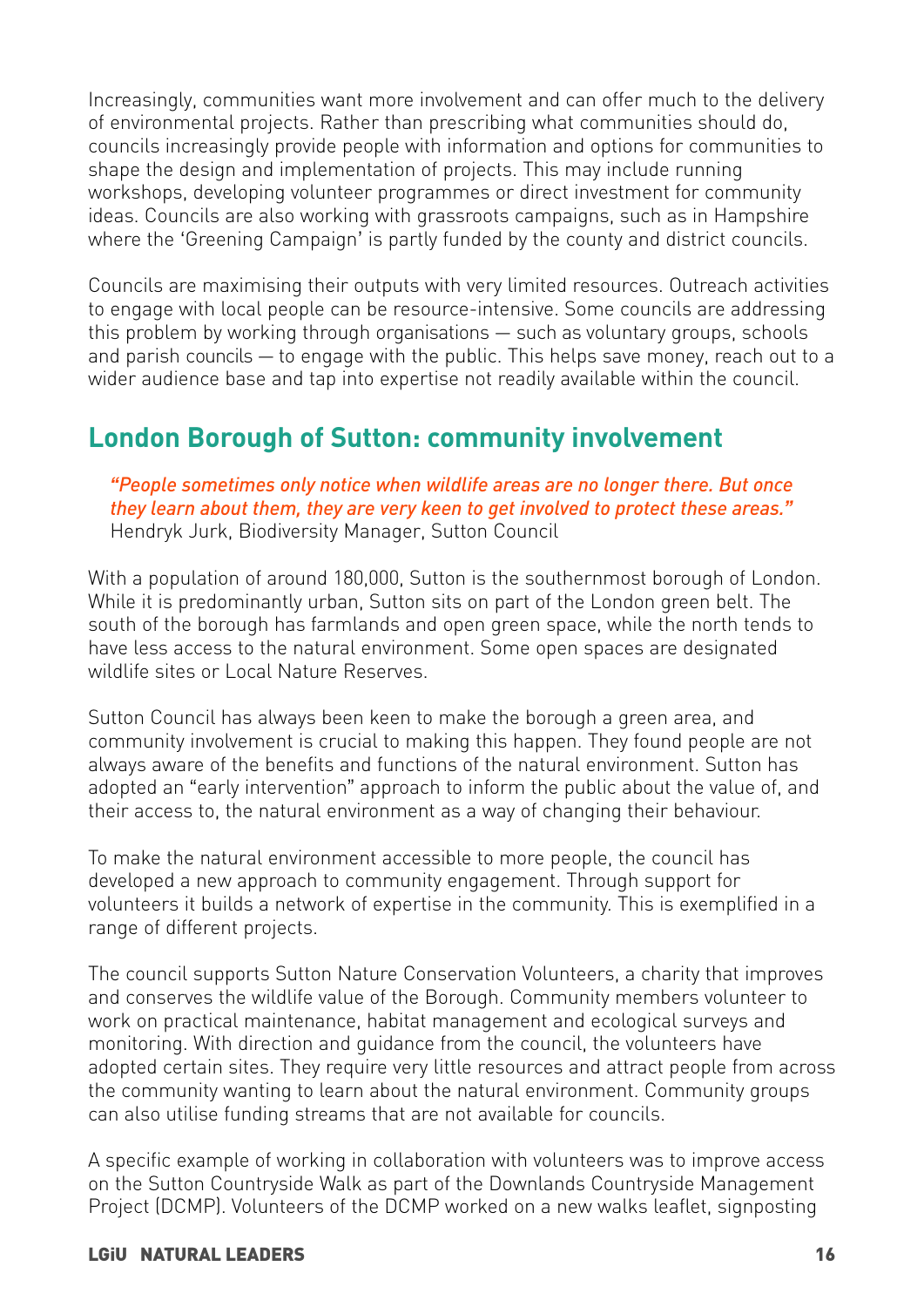the walk and improved access points on the path to replace stiles to make it easier for people with mobility problems.

To ensure projects are sustainable, the council has adopted exit strategies. For example, the council will encourage volunteers to get involved but will need to support them on bigger projects such as tree works. The council will make sure they have the ability to carry out the work on a smaller scale and recruit new volunteers if key volunteers can no longer commit.

### **For further information:**

London Borough of Sutton, 2009, One Planet Action Plan [www.sutton.gov.uk/CHttpHandler.ashx?id=8680&p=0](www.sutton.gov.uk/CHttpHandler.ashx?id=8680&p=0 )  Sutton Nature Conservation Volunteer <www.sutton.gov.uk/index.aspx?articleid=1964>

Downlands Countryside Management Project (DCMP) — as a local community project, DCMP relies on volunteers to improve countryside access and community involvement [www.surreycc.gov.uk/sccwebsite/sccwspages.nsf/LookupWebPagesByTITLE\\_RTF/Dow](www.surreycc.gov.uk/sccwebsite/sccwspages.nsf/LookupWebPagesByTITLE_RTF/Downlands+Project?opendocument) [nlands+Project?opendocument](www.surreycc.gov.uk/sccwebsite/sccwspages.nsf/LookupWebPagesByTITLE_RTF/Downlands+Project?opendocument)

## **Action: Giving opportunities to natural communities**

**Give communities ownership by giving them power to make decisions on the natural environment, councillors can support them by:**

- **getting communities involved at an early stage so they can proactively promote the natural environment**
- **working with local organisations and voluntary groups to reach out to a wider audience**
- **not just consulting communities but guiding and supporting them to deliver projects**
- **making use of local knowledge and experience.**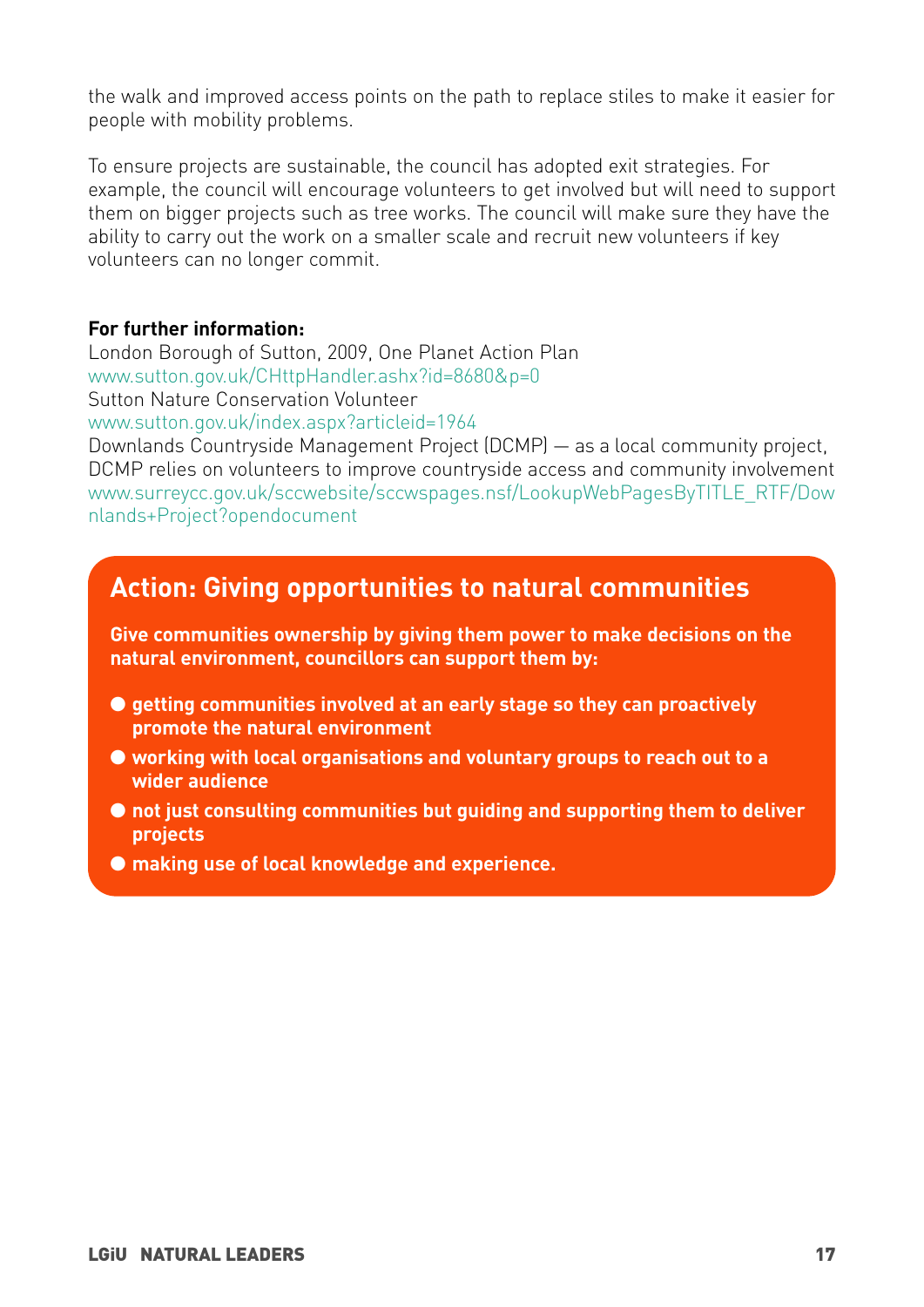

## **NATURAL CAPITAL**

**Councils will increasingly need to look beyond their own budgets to attract investment for the natural environment. There are a number of drivers for organisations to invest, but there will need to be clarity about using the money efficiently and ensuring projects get the desired results.** 

### *"Natural environment projects require long term commitment and funding. Even with external funding and investments, they can't be sustainable if you don't have a well thought out plan and clear exit strategy in place for when the initial project funds cease."*

Joanne Clough, Senior Parks and Countryside Manager, Leeds City Council

Attracting external funding is a core task for councils hoping to deliver ambitious environmental projects. A survey of local authorities in England showed that 75 per cent of respondents sought joint funding from partners to deliver natural environment projects. In answer to the same question only 35 per cent were also seeking innovative ways of financing (LGiU, 2010). There is likely to be increasing pressure to find new partners and finance models as public spending is reviewed.

For many councils planning obligations present one of the most assured funding streams. Section 106 of the Town and Country Planning Act 1990 allows councils to seek finance for the provision of services to make a development acceptable in planning terms. Councils need to talk to designers and developers early, so they start the process thinking about what they can do for the natural environment and wider ambitions for the environment and communities.

For instance, proposals for Staynor Hall farm buildings complex in North Yorkshire included an agreement that requires the developers to put in place detailed Landscape Strategy and Nature Conservation Master Plans for the site (Natural England, 2009). This led to investment in a range of measures such as protection for Staynor Hall Plantation, wildlife corridors and recreational green spaces that created a green residential development.

Showing the link between the environment and the economy can lead to significant investment. Investment in the natural environment has been intrinsic to regeneration plans for New East Manchester, knitting together green space from natural green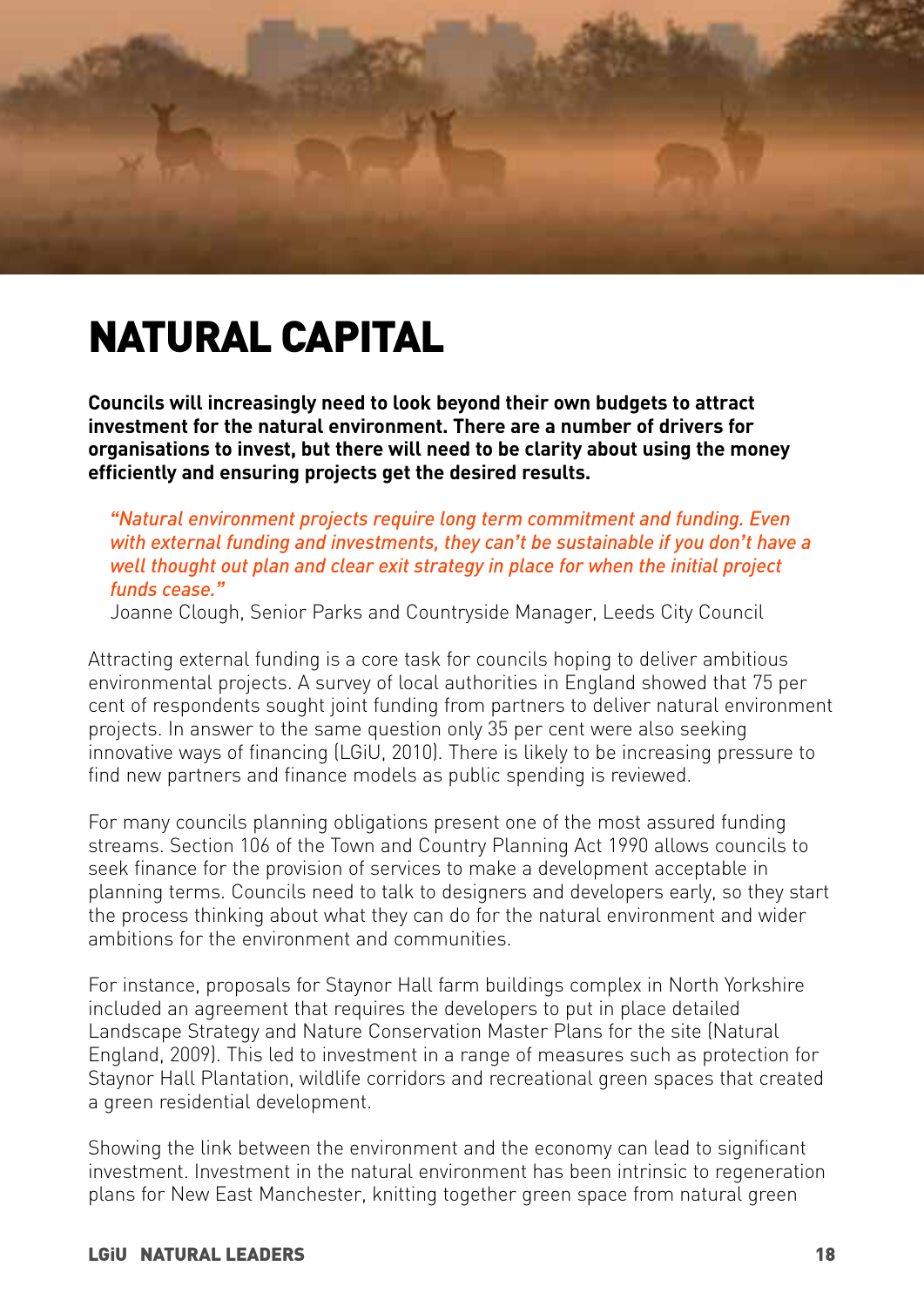corridors to community gardens. They have developed Master Plans that show the potential for neighbourhoods and as new development investment is brought into the area they can make sure the green initiatives are also delivered.

This principle is being taken in an innovative direction with the idea of conservation credits. The idea is that any cost to biodiversity through development is compensated for with investment in biodiversity elsewhere. The Environment Bank is already testing this approach in the Thames Estuary, where they will be selling shares in a £100 million project to restore and reconnect the fragmented landscape (*Guardian*, 2010). At this stage buying credits is voluntary, but it could be possible for developers to invest in credits to meet planning standards.

Away from planning there are a range of partners that have a stake in the natural environment that can provide both financial and non-financial support to projects. The value of non-financial resources in particular should not be overlooked. In Sutton, one member of staff from the council coordinates the equivalent of 700 work days of volunteers a year to work on Sutton Nature Conservation. Based on £50 per work day, the council is saving £40,000 a year on staff costs. There will be a range of opportunities for partners to share skills, expertise or resources that will lead to cost-effective projects.

Ensuring projects that attract investment are effective and efficient is also vital. In particular, councils are considering not only the upfront capital but also the long term cost of maintenance. Plans for how projects continue to thrive need to be made from the start.

## **Lancashire County Council: Community design grant scheme**

#### *"The community design of the park cost us very little but was worth far more to the local people."*

Cllr Tim Ashton, Cabinet Member for Environment and Planning, Lancashire County Council

With 80 per cent of the county classified as rural, two sites designated as an Area of Outstanding Natural Beauty and three regional parks, the natural environment is central to the economy and culture of Lancashire. There are 1,445,100 people living in Lancashire and 82 per cent live in the urban centres of the county, including Preston, Blackpool, Lancaster and the towns of east Lancashire. The contrast between the industrial legacy of these centres and the vast countryside is recognised in the vision for Lancashire's green infrastructure, which emphasises developing and maintaining these green spaces and places as part of a network that connects urban and rural areas.

Lancashire County Council has developed a range of partnerships and support packages to maximise external funding for the natural environment. One way they are putting communities first in Lancashire is by pump-priming investment for the changes local people want to see in their local area. They use council funding as a catalyst to attract other partners to invest and for every £1 they invest in the natural environment they attract £5 in additional investment. There is also recognition that different green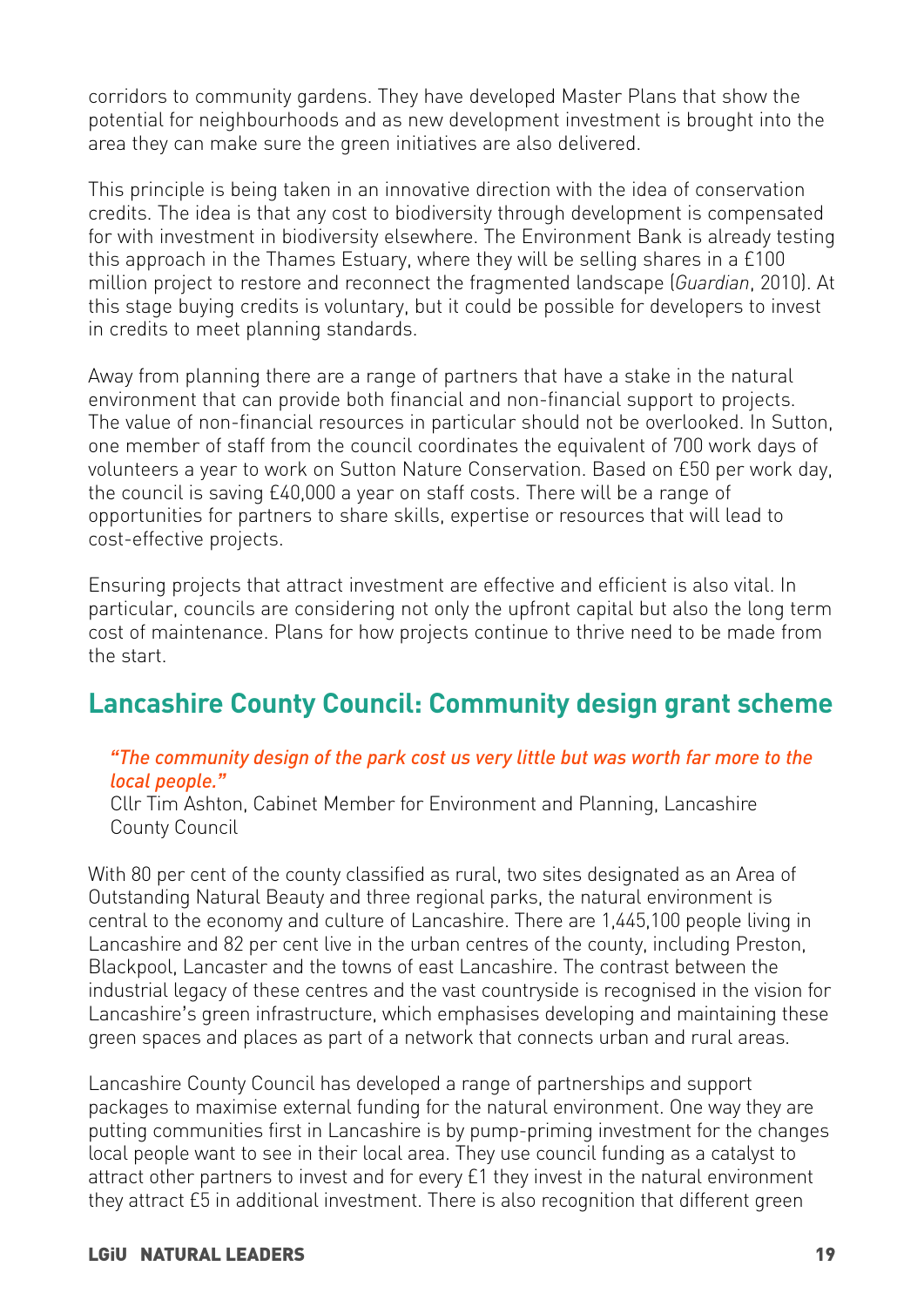spaces and places need different models to attract investment, from converting contaminated land into marshes to a plot of derelict land that needs grass and a bench.

There has been particular success in stimulating community involvement in small scale environmental projects through a team which specialise in leveraging external funding. The programme Community Design gives grants of up to £1,000 and puts them in touch with designers to work on their ideas and to bring them to the fore. This initial funding and guidance from the council provides them with a professional plan for the project that then generates support from other partners. There are around 200 schemes given assistance each year, which has brought a lot of income into the county and benefited the community environmental schemes.

The Park View 4U project used this approach to particularly good effect. The council was approached by the local community to help them turnaround a derelict park that had in the past been popular. The council worked with the community to draw up a design for how the park should look. Park users, parents, neighbours, young people and the police were all involved in the design process. This was then used by the community to pitch to funders for delivery and implementation. The success of the design and the ongoing voluntary work has meant the project has attracted £1.6m funding.

There is now a charitable trust that continues to improve the park. They have recently been recognised with the Queen's Award for Voluntary Service. Accepting the award on behalf of the trust Mr Ray Norsworthy said: "The Charity 'Park View 4U' was set up with the simple aim of regenerating the Park View Road Playing Fields for the benefit and enjoyment of the children and people of Lytham. Over the years the project has grown beyond our wildest belief."

#### **Further information:**

Lancashire community design <http://www.lancashire.gov.uk/corporate/web/?siteid=5136&pageid=24486> Park View <http://www.parkview4u.org.uk/>

## **Action: attracting sustainable natural capital**

**Identify projects where collaboration could lead to more efficient use of resources, consider:**

- **making sure your Section 106 guidance is clear about seeking opportunities to invest in the natural environment and talking to designers and developers early to identify what they can do for the natural environment**
- **identifying how resources or projects could be designed to make the most of non-financial assets**
- **using smaller amounts of council funding or guidance to leverage other funds**
- **promoting ecological solutions as some of the most highly efficient and cost-effective means of tackling a range of environmental, social and economic problems.**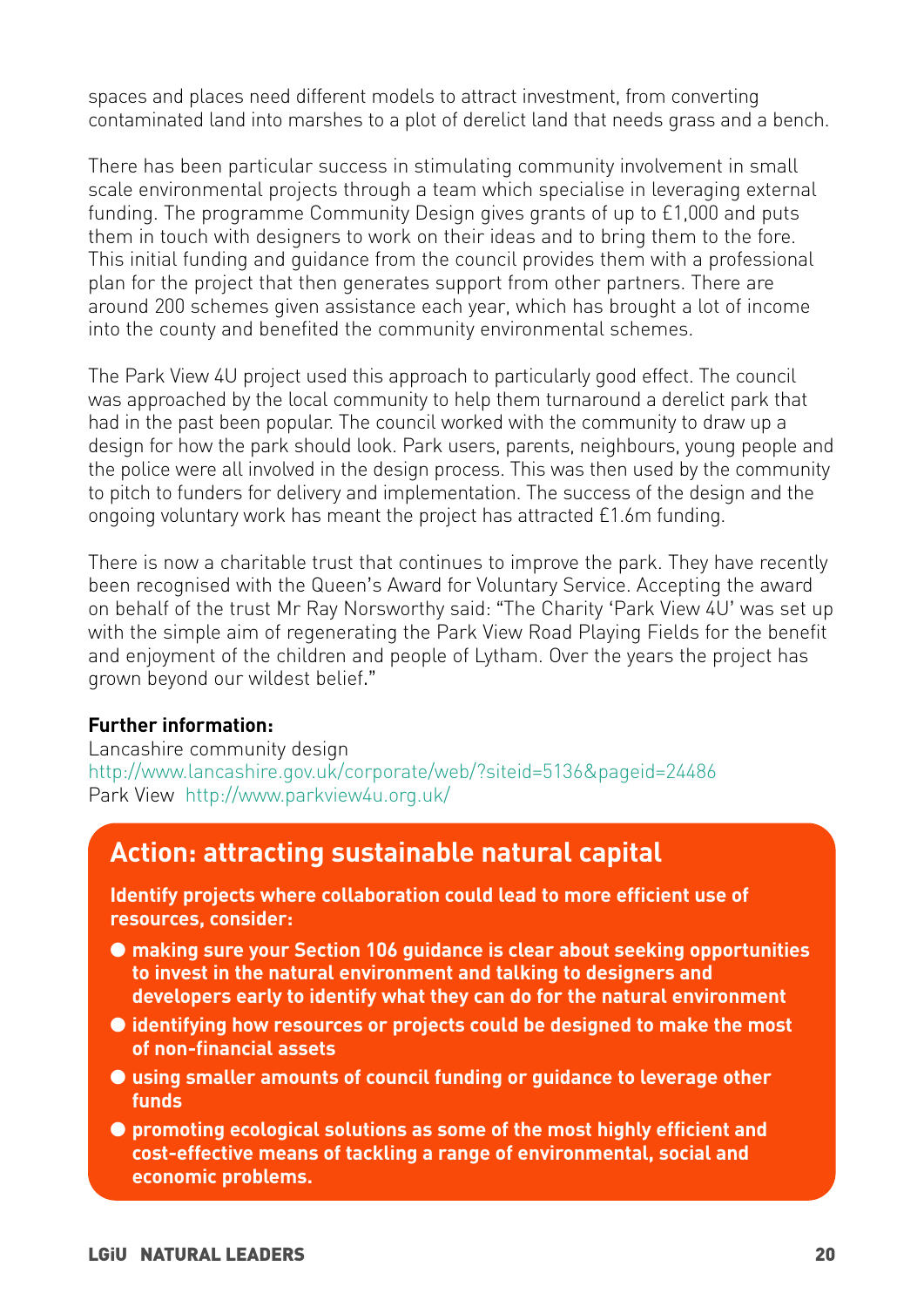## **REFERENCES**

CABE (2010) *Urban green nation: Building the evidence base* <www.cabe.org.uk/files/urban-green-nation-summary.pdf>

Cabinet Office (2010) *The Coalition: our programme for government*

Coombs E, Jones A, & Hillsdon M, (2009). *Objectively measured green space access, green space use, physical activity and overweight*

Commission for Rural Communities (2010) *High ground, high potential – a future for England's upland communities* <ruralcommunities.gov.uk/category/our-work/impact-1/uplands-communities/>

Communities and Local Government (2008) *Creating Strong, Safe and Prosperous Communities Statutory Guidance* <www.communities.gov.uk/documents/localgovernment/pdf/885397.pdf>

GHK Consulting Ltd and GFA-Race Partners Ltd (2004) *Revealing the Value of the Natural Environment in England* [http://www.hm-treasury.gov.uk/d/2\(1\).pdf](http://www.hm-treasury.gov.uk/d/2(1).pdf)

HM Treasury (2010) *Total Place: A whole area approach to public service* [http://www.hm-treasury.gov.uk/psr\\_total\\_place.htm](http://www.hm-treasury.gov.uk/psr_total_place.htm)

LGiU (2010) *Survey of local authorities on the role of local environmental leadership*

LGiU (2010) *Local Stewardship of Natural Resources (Local SONAR)*  <https://member.lgiu.org.uk/whatwedo/Publications/Pages/sonar.aspx>

Natural England (2009a) *Case Studies of Green Infrastructure – in addition to Green Growth for Green Communities* [www.naturalengland.org.uk/ourwork/planningtransportlocalgov/greeninfrastructure/natura](www.naturalengland.org.uk/ourwork/planningtransportlocalgov/greeninfrastructure/naturaldevelopment/casestudies.aspx) ldevelopment/casestudies.aspx

Natural England (2009b) *No Charge? Valuing the National Environment*  [www.naturalengland.org.uk/about\\_us/news/2009/151009.aspx](www.naturalengland.org.uk/about_us/news/2009/151009.aspx)

Natural England (2010) *Lost life: England's lost and threatened species* [www.naturalengland.org.uk/about\\_us/news/2010/110310.aspx](www.naturalengland.org.uk/about_us/news/2010/110310.aspx)

TEEB (2009) *The Economics of Ecosystems and Biodiversity for National and International Policy Makers – Summary: Responding to the Value of Nature* <www.teebweb.org/Home/tabid/924/language/en-US/Default.aspx>

Trees and Design Action Group (2008) *No Trees No Future* [www.forestry.gov.uk/pdf/london](www.forestry.gov.uk/pdf/london-tdag-no-trees-no-future-with-cs.pdf/$FILE/london-tdag-no-trees-no-future-with-cs.pdf)[tdag-no-trees-no-future-with-cs.pdf/\\$FILE/london-tdag-no-trees-no-future-with-cs.pdf](www.forestry.gov.uk/pdf/london-tdag-no-trees-no-future-with-cs.pdf/$FILE/london-tdag-no-trees-no-future-with-cs.pdf)

UNEP (2010) *Our Planet: Biodiversity – Our Life* [www.unep.org/pdf/OP\\_May/EN/OP-2010-05-EN-FULLVERSION.pdf](www.unep.org/pdf/OP_May/EN/OP-2010-05-EN-FULLVERSION.pdf)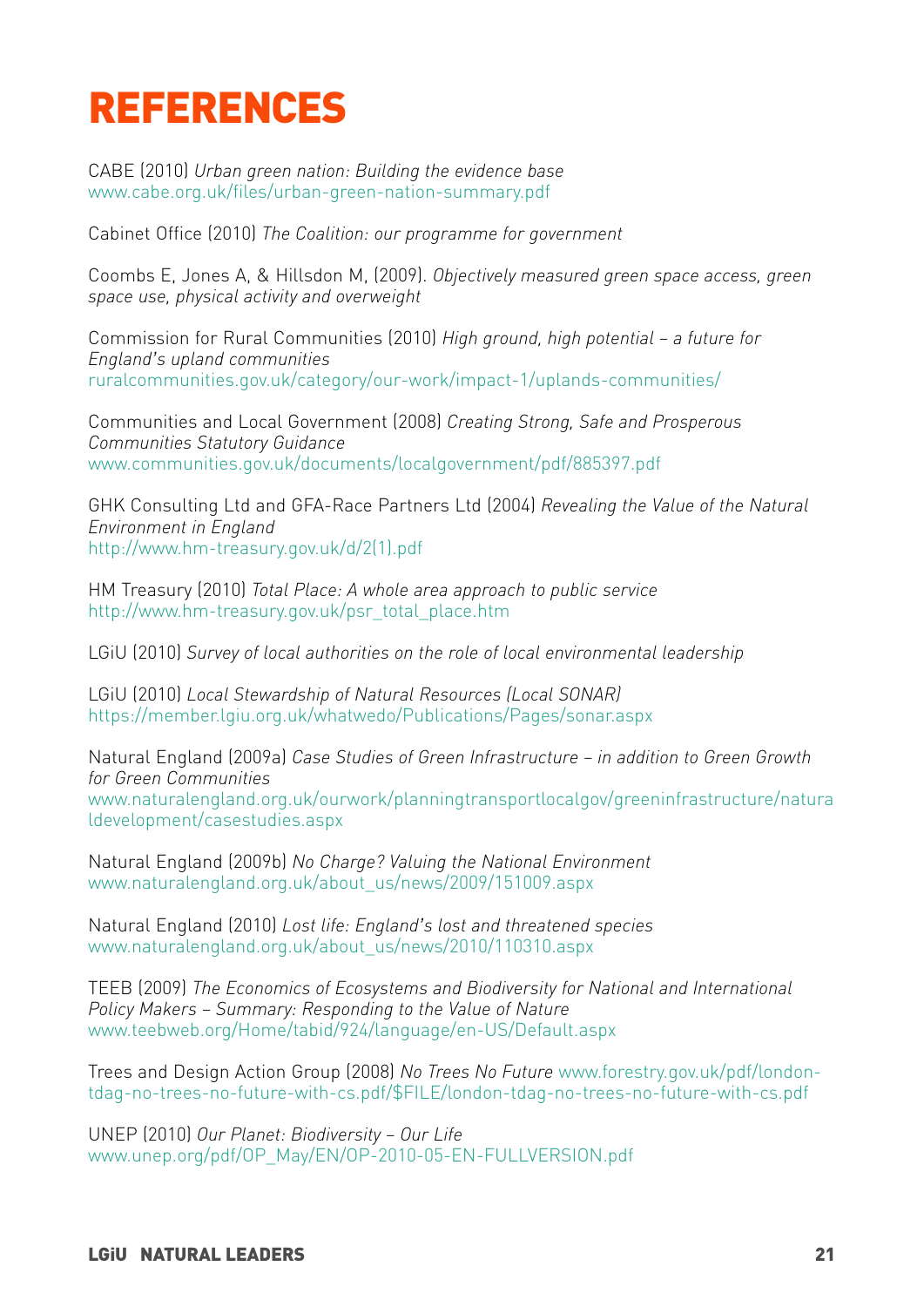## **APPENDIX 1: RESEARCH PARTICIPANTS**

#### **Manchester workshop: 17 May 2010**

Martin Tincknell, Head of Conservation & Landscape, Charnwood Borough Council Cllr Jean Wharmby, Derbyshire County Council Jane Morwood, Principal Landscape Architect, Lancashire County Council Mike Corcoran,Strategy & Development Manager — New East Manchester, Manchester City Council Julie Lawrence, Environmental Programme Manager — New East Manchester, Manchester City Council Mike Grace, Natural England Richard Walker, Head of Countryside Service (Economic & Rural Services), North Yorkshire County Council Cllr Mark Alcock, Oldham Metropolitan Borough Council Nick Andrews, Team Leader, Oldham Metropolitan Borough Council Ian Trickett, Green Volunteer, Participation & Inclusion Officer, Rochdale Metropolitan Borough Council Cllr Derek Antrobus, Salford City Council Annie Surtees, Assistant Principal Ranger Services, Salford City Council Keith Missen, Environmental Planning Team Manager, Sheffield City Council Andy Nolan, Director of Sustainable Development, Sheffield City Council

### **London workshop: 27 May 2010**

Luke Bristow, Countryside & Ecology Officer, Essex County Council Gwyn Owen, Quality of Life Partnerships Manager, Essex County Council David Carman, Landscape Planning Manager,Hampshire County Council Linda Tartaglia-Kershaw, Head of Landscape Planning & Heritage, Hampshire County Council Andrew Bedford, Principal Parks Manager, LB Islington Steve Goulette, Assistant Director of Environmental Services, Maidstone Borough Council Cllr Ben Shearreard, Portfolio Holder for Economy, Maidstone Borough Council Cllr Ron Forrest, Mendip District Council Richard Lemon, Natural England Cllr Lynne Stagg, Cabinet Member for Transport, Portsmouth City Council Cllr Roland Dibbs, Rushmoor Borough Council Frances Martin, Head of Policy and Performance, Southampton City Council Julie Davies, Lead Officer for Climate Change, Tewkesbury Borough Council Cllr Jim Mason, Lead Member for Climate Change, Tewkesbury Borough Council Cllr Maureen Rowcliffe-Quarry, Member on Climate Change Working Group, Tewkesbury Borough Council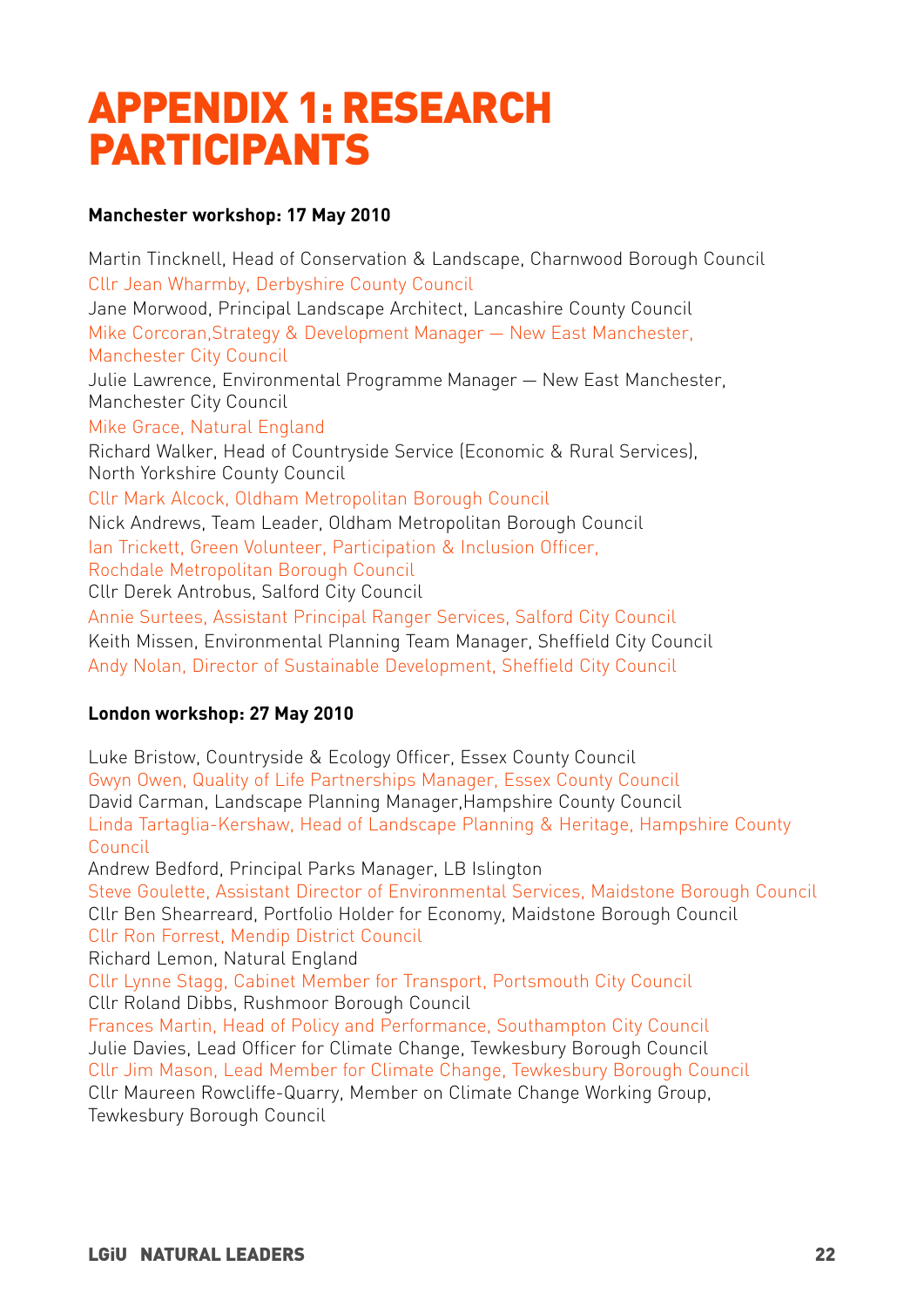### **Interviews**

| Hampshire        |
|------------------|
|                  |
| Hampshire        |
| Hampshire        |
| Sutton           |
| Lancashire       |
| Lancashire       |
| Lancashire       |
| Lancashire       |
| Lancashire       |
| High Peak        |
| <b>High Peak</b> |
| Leeds            |
| Leeds            |
| Leeds            |
|                  |